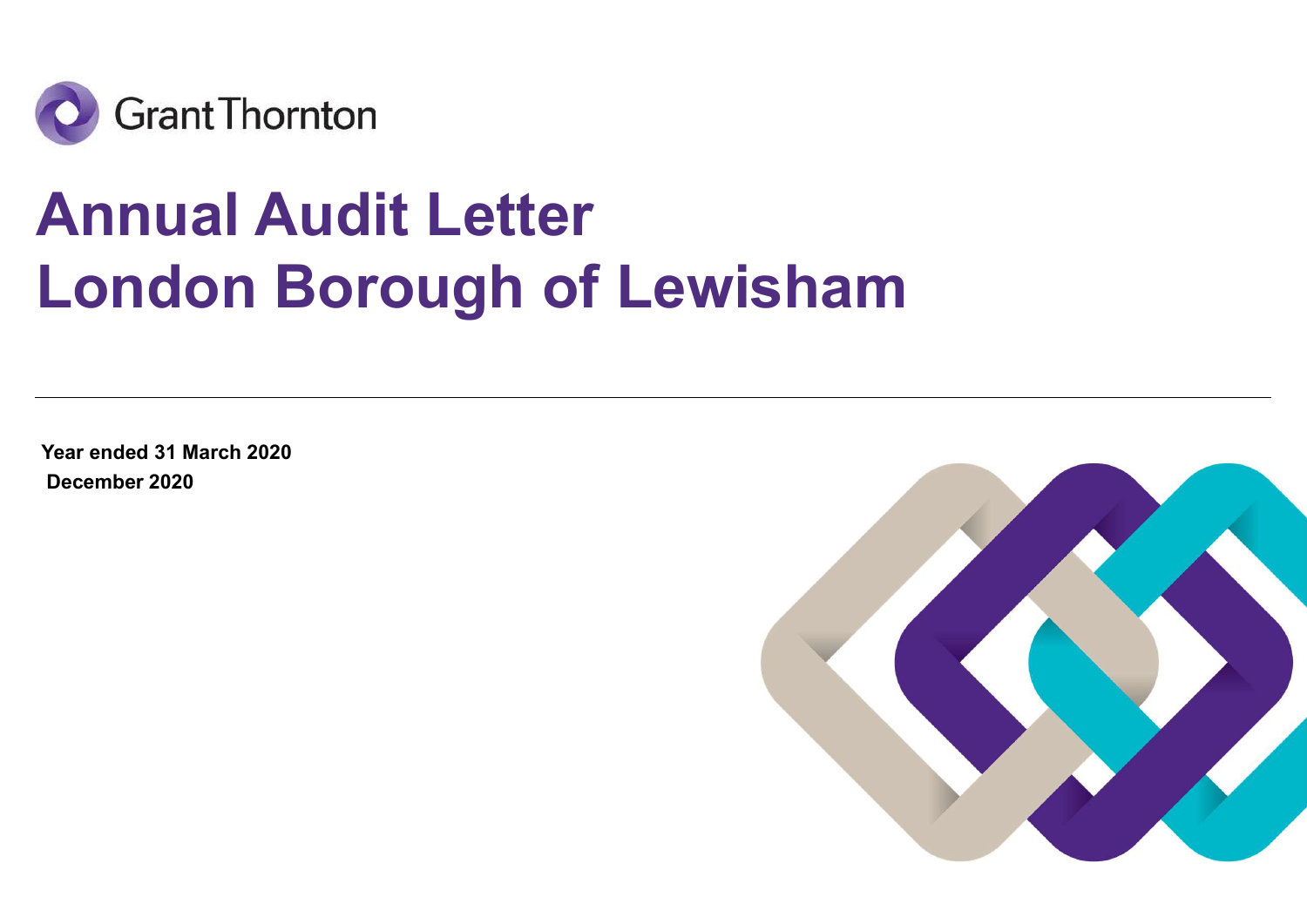### **Contents**



Your key Grant Thornton team members are:

Paul Grady Key Audit Partner T: 020 7728 2301 E: paul.d.grady@uk.gt.com

Paul Jacklin Senior Manager T: 020 7728 3263 E: paul.j.jacklin@uk.gt.com

Lakshmi Forster In Charge T: 020 7728 3193 E: lakshmi.forster@uk.gt.com

|                                         |      | Commercial in confidence |
|-----------------------------------------|------|--------------------------|
|                                         |      |                          |
|                                         |      |                          |
|                                         |      |                          |
|                                         |      |                          |
| <b>Section</b>                          | Page |                          |
| <b>Executive Summary</b><br>1.          |      | $\sqrt{3}$               |
| Audit of the Financial Statements<br>2. |      | $\sqrt{5}$               |
| 3. Value for Money conclusion           | 14.  |                          |
|                                         |      |                          |

#### Appendices

A Reports issued and fees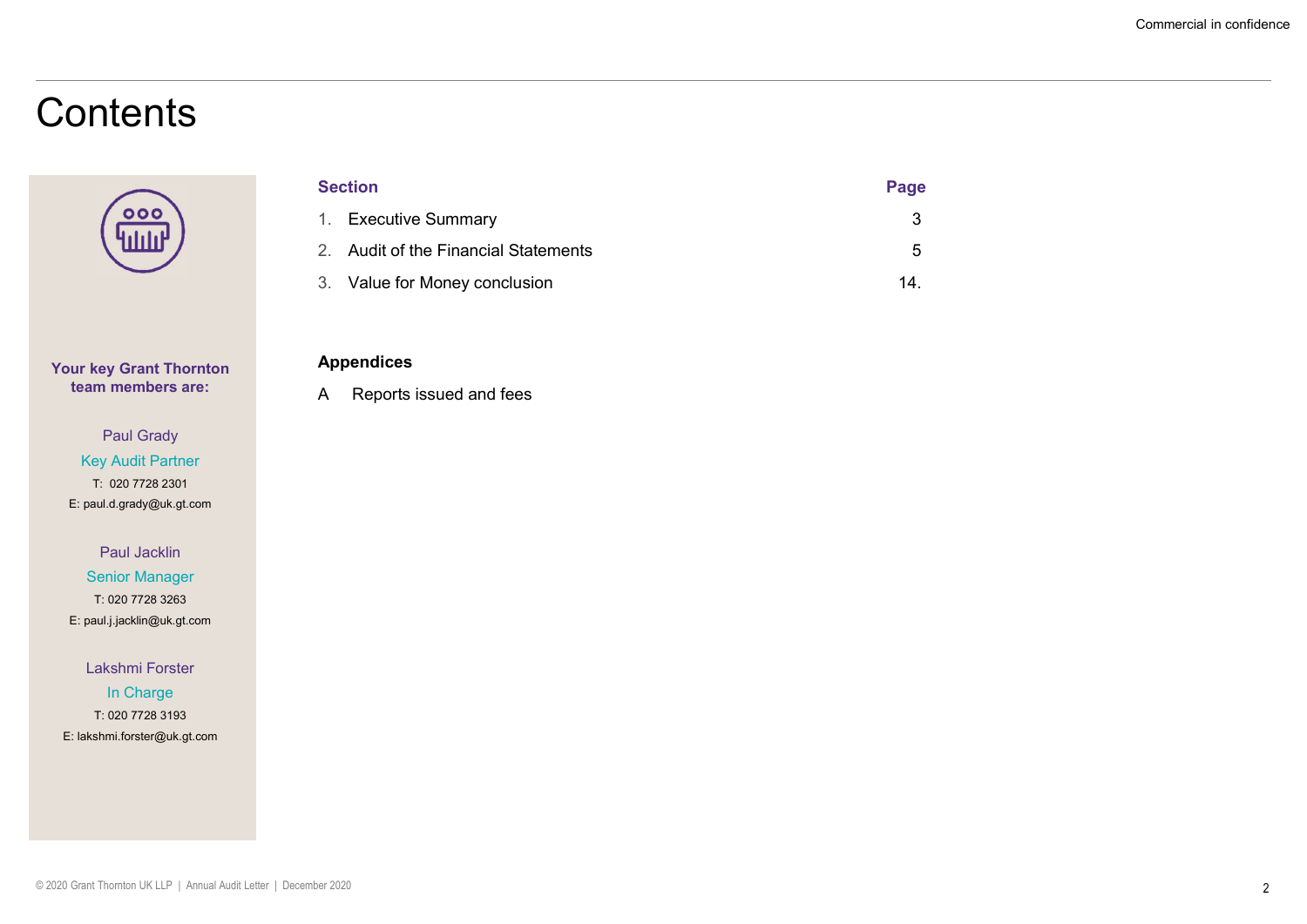## Executive Summary

#### Purpose

This Letter is intended to provide a commentary on the results of our work to  $\cdot$  qive an opinion on the Council and group's financial statements (section two) the group and external stakeholders, and to highlight issues that we wish to **a**ssess the Council's arrangements for securing economy, efficiency and draw to the attention of the public. In preparing this Letter, we have followed the National Audit Office (NAO)'s Code of Audit Practice and Auditor Executive Summarises the key findings arising from the **Respective role of Auditor**<br>
Four Annual Audit Letter (Letter) summarises the key findings arising from the **Respective role of School**<br>
Work that we have carried out findings from our audit work to the Council's Audit Panel as those charged with governance in our Audit Findings Report on 4 November 2020.

Commercial in conf<br> **Respective responsibilities**<br>
We have carried out our audit in accordance with the NAO's Code of Audit Practice,<br>
which reflects the requirements of the Local Audit and Accountability Act 2014 (the<br>
Ac We have carried out our audit in accordance with the NAO's Code of Audit Practice, which reflects the requirements of the Local Audit and Accountability Act 2014 (the Act). Our key responsibilities are to: **Example 12**<br> **Example 2018 Commercial in confidence**<br>
We have carried out our audit in accordance with the NAO's Code of Audit Practice,<br>
which reflects the requirements of the Local Audit and Accountability Act 2014 (the Commercial in confidence<br>
• Respective responsibilities<br>
• We have carried out our audit in accordance with the NAO's Code of Audit Practice,<br>
• which reflects the requirements of the Local Audit and Accountability Act 201

- 
- effectiveness in its use of resources (the value for money conclusion) (section three).

| EXECULIVE SUITIITIAI Y                                                                                                                                                                                                                                                                                                                                                                             |                                                                                                                                                                                                                                           |                                                                                                                                                                                                                                                                                                                                                                                                          |  |
|----------------------------------------------------------------------------------------------------------------------------------------------------------------------------------------------------------------------------------------------------------------------------------------------------------------------------------------------------------------------------------------------------|-------------------------------------------------------------------------------------------------------------------------------------------------------------------------------------------------------------------------------------------|----------------------------------------------------------------------------------------------------------------------------------------------------------------------------------------------------------------------------------------------------------------------------------------------------------------------------------------------------------------------------------------------------------|--|
| <b>Purpose</b>                                                                                                                                                                                                                                                                                                                                                                                     | Our Annual Audit Letter (Letter) summarises the key findings arising from the<br>work that we have carried out at London Borough of Lewisham Council (the<br>Council) and its subsidiaries, (the group) for the year ended 31 March 2020. | <b>Respective responsibilities</b><br>We have carried out our audit in accordance with the NAO's Code of Audit Practice,<br>which reflects the requirements of the Local Audit and Accountability Act 2014 (the<br>Act). Our key responsibilities are to:                                                                                                                                                |  |
| This Letter is intended to provide a commentary on the results of our work to<br>the group and external stakeholders, and to highlight issues that we wish to<br>draw to the attention of the public. In preparing this Letter, we have followed<br>the National Audit Office (NAO)'s Code of Audit Practice and Auditor<br>Guidance Note (AGN) 07 - 'Auditor Reporting'. We reported the detailed |                                                                                                                                                                                                                                           | give an opinion on the Council and group's financial statements (section two)<br>assess the Council's arrangements for securing economy, efficiency and<br>effectiveness in its use of resources (the value for money conclusion) (section<br>three).                                                                                                                                                    |  |
| with governance in our Audit Findings Report on 4 November 2020.                                                                                                                                                                                                                                                                                                                                   | findings from our audit work to the Council's Audit Panel as those charged                                                                                                                                                                | In our audit of the Council and group's financial statements, we comply with<br>International Standards on Auditing (UK) (ISAs) and other guidance issued by the<br>NAO.                                                                                                                                                                                                                                 |  |
| <b>Our work</b>                                                                                                                                                                                                                                                                                                                                                                                    |                                                                                                                                                                                                                                           |                                                                                                                                                                                                                                                                                                                                                                                                          |  |
| <b>Materiality</b>                                                                                                                                                                                                                                                                                                                                                                                 | We determined materiality for the audit of the group's financial statements to be £16,500,000, which is approximately 1.5% of the<br>group's gross cost of services.                                                                      |                                                                                                                                                                                                                                                                                                                                                                                                          |  |
| <b>Financial Statements opinion</b>                                                                                                                                                                                                                                                                                                                                                                |                                                                                                                                                                                                                                           | We gave an unqualified opinion on the group's financial statements on 26 November 2020.                                                                                                                                                                                                                                                                                                                  |  |
|                                                                                                                                                                                                                                                                                                                                                                                                    | group's financial position and its income and expenditure for the year.                                                                                                                                                                   | We included an emphasis of matter paragraph in our report in respect of the uncertainty over valuations of the group's land and<br>buildings and the council's share of the pension fund's property, private equity and diversified alternative investments as at 31<br>March 2020 given the Coronavirus pandemic. This does not affect our opinion that the statements give a true and fair view of the |  |
| <b>Whole of Government Accounts</b><br>(WGA)                                                                                                                                                                                                                                                                                                                                                       |                                                                                                                                                                                                                                           | We are in the progress of completing our work on the Council's consolidation return following guidance issued by the NAO.                                                                                                                                                                                                                                                                                |  |
|                                                                                                                                                                                                                                                                                                                                                                                                    |                                                                                                                                                                                                                                           | We did not identify any matters which required us to exercise our additional statutory powers.                                                                                                                                                                                                                                                                                                           |  |

#### Our work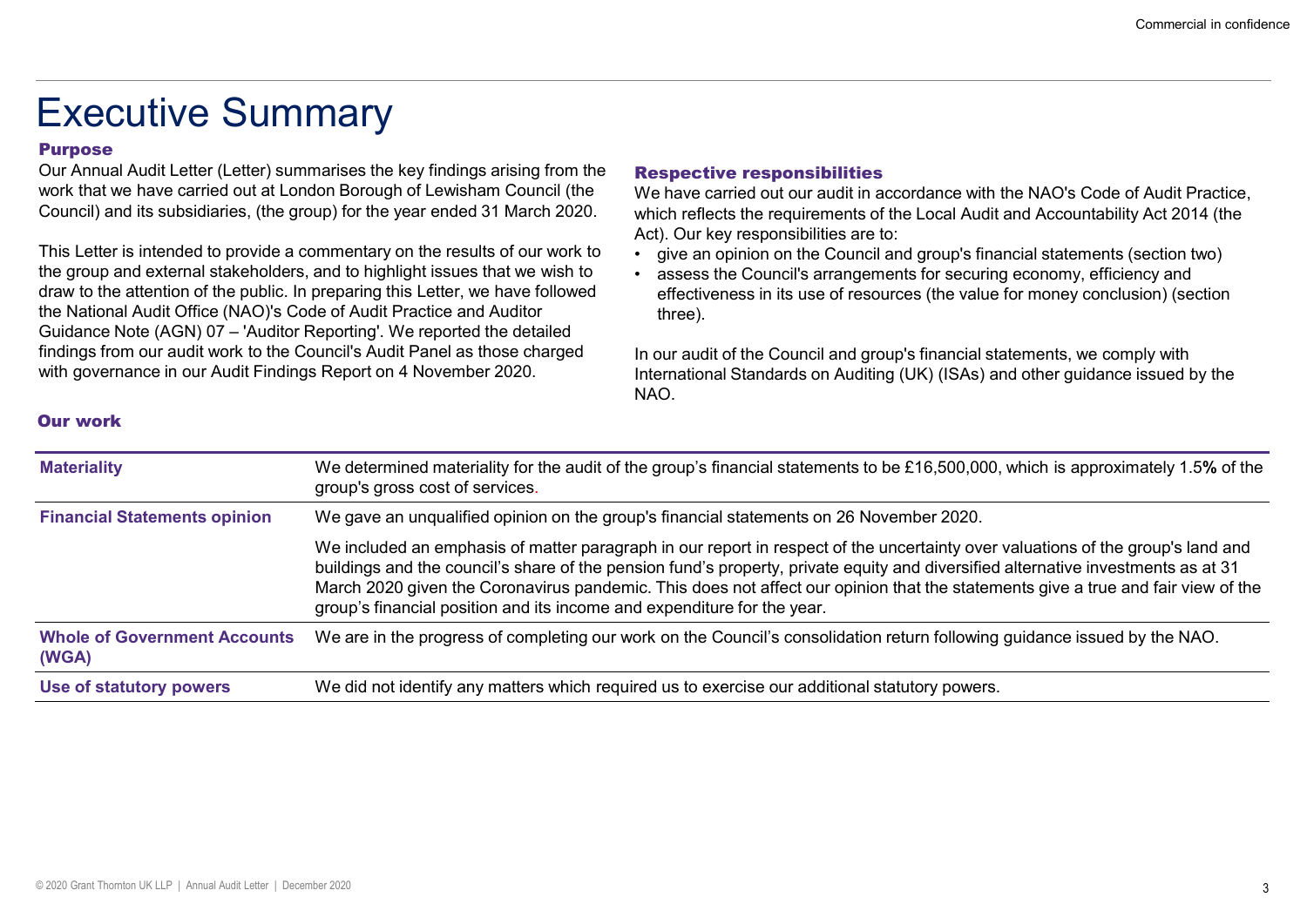### Executive Summary

|                                                           | Commercial in confidence                                                                                                                                                                                                                                                                                                                                                                                       |
|-----------------------------------------------------------|----------------------------------------------------------------------------------------------------------------------------------------------------------------------------------------------------------------------------------------------------------------------------------------------------------------------------------------------------------------------------------------------------------------|
|                                                           |                                                                                                                                                                                                                                                                                                                                                                                                                |
| Executive Summary                                         |                                                                                                                                                                                                                                                                                                                                                                                                                |
| <b>Value for Money arrangements</b>                       | We were satisfied that the Council put in place proper arrangements to ensure economy, efficiency and effectiveness in its use of<br>resources. We reflected this in our audit report to the Council on 26 November 2020.                                                                                                                                                                                      |
| <b>Certificate</b>                                        | We have completed the majority of work under the Code and expect to be able to certify the completion of the audit when we have<br>certified completion of the prior year audits (certificates were previously held open due to prior year objections which have now<br>been determined) and completed our work on the Whole of government Accounts return.                                                    |
| <b>Working with the Council</b>                           |                                                                                                                                                                                                                                                                                                                                                                                                                |
|                                                           | The outbreak of the Covid-19 coronavirus pandemic has had a significant impact on the normal operations of the Council.                                                                                                                                                                                                                                                                                        |
|                                                           | The Council has faced extensive front-line challenges as a result of the pandemic such as administration of grants to businesses and closure of schools with<br>additional complexities of reopening services under new government guidelines. The Council has responded well to the challenges caused by the pandemic.                                                                                        |
|                                                           | Throughout the closedown period we held regular meetings with the Council's key finance staff to discuss the impact of Covid-19. We also discussed the financial<br>implications in terms of asset valuations, going concern and provision for credit losses in advance of the submission of the financial statements.                                                                                         |
|                                                           | There have not been any changes in key financial processes that impacted on our audit approach. Restrictions for non-essential travel have meant both teams have<br>had to be flexible in approaches to sharing information. We agreed to use video calling to watch the finance team run the required reports to gain assurance over the<br>completeness and accuracy of information produced by the Council. |
|                                                           | We made more use of conference calls and emails to resolve audit queries. Both teams utilised a query log to track and resolve outstanding items. Weekly meetings<br>were held with senior finance staff to highlight key outstanding issues and findings to date, ensuring that the audit process was as smooth as possible. The audit was                                                                    |
| completed ahead of the 30 November 2020 revised deadline. |                                                                                                                                                                                                                                                                                                                                                                                                                |

There have not been any changes in key financial processes that impacted on our audit approach. Restrictions for non-essential travel have meant both teams have had to be flexible in approaches to sharing information. We agreed to use video calling to watch the finance team run the required reports to gain assurance over the completeness and accuracy of information produced by the Council. e financial<br>teams have<br>ance over the<br>kly meetings<br>he audit was<br>ornton UK LLP<br>December 2020

Grant Thornton UK LLP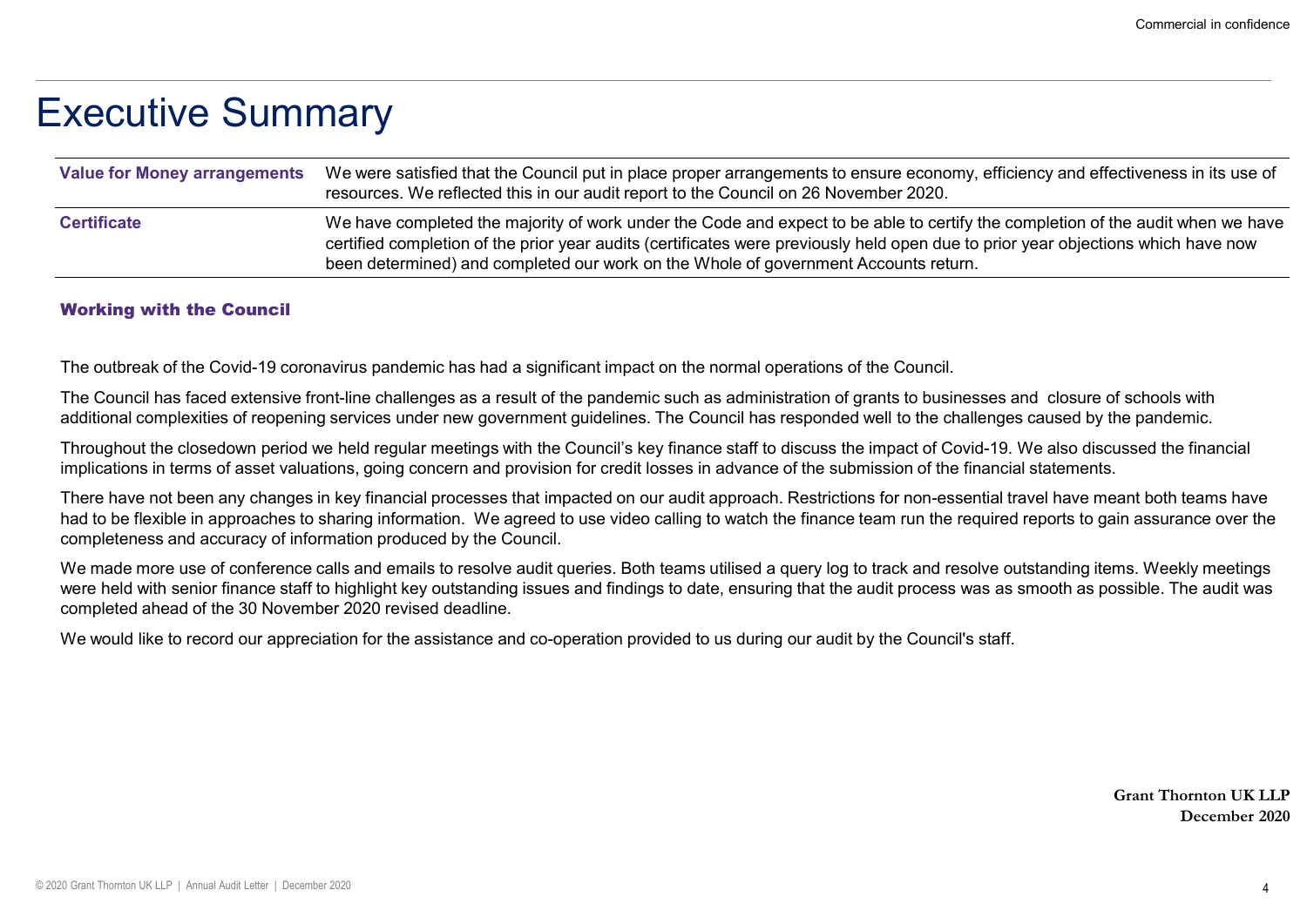### Our audit approach

#### **Materiality**

In our audit of the group's financial statements, we use the concept of materiality to determine the nature, timing and extent of our work, and in misstatement, whether caused by fraud or error. This includes assessing wheth<br>evaluating the results of our work. We define materiality as the size evaluating the results of our work. We define materiality as the size of the misstatement in the financial statements that would lead a reasonably **mode and adequately disclosed**;<br>Read that accounting estimates made by management are reasonable: and **example and intervent in the standiture of** knowledgeable person to change or influence their economic decisions.<br>• the overall presentation of the financial statements gives a true and fair view.

We determined materiality for the audit of the group financial statements to be £16,500,000, which is approximately 1.5% of the group's gross cost of services. We determined materiality for the audit of the Council's financial statements to be £16,000,000, which is 1.5% of the Council's gross cost of services. We used this benchmark as, in our view, users of the group and Council's financial statements are most interested in where the group and Council has spent its revenue in the year.

We set a lower threshold of £800,000, above which we reported errors to the Audit Panel in our Audit Findings Report.

#### The scope of our audit

Our audit involves obtaining sufficient evidence about the amounts and disclosures in the financial statements to give reasonable assurance that they are free from material misstatement, whether caused by fraud or error. This includes assessing whether: Commercial in confidence<br>
• **Commercial in confidence**<br>
• **Our audit involves obtaining sufficient evidence about the amounts and disclosures in<br>
the financial statements to give reasonable assurance that they are free fr** Commercial in confidence<br>
• Commercial in confidence<br>
• Our audit involves obtaining sufficient evidence about the amounts and disclosures in<br>
the financial statements to give reasonable assurance that they are free from m

- adequately disclosed;
- 
- 

Commercial in confidence<br>
• Commercial in confidence<br>
• Our audit involves obtaining sufficient evidence about the amounts and disclosures in<br>
the financial statements to give reasonable assurance that they are free from m We also read the remainder of the Statement of Accounts to check it is consistent with our understanding of the Council and with the financial statements included in the Statement of Accounts on which we gave our opinion.

We carry out our audit in accordance with ISAs (UK) and the NAO Code of Audit Practice. We believe that the audit evidence we have obtained is sufficient and appropriate to provide a basis for our opinion.

Our audit approach was based on a thorough understanding of the group's business and is risk based.

We identified key risks and set out overleaf the work we performed in response to these risks and the results of this work.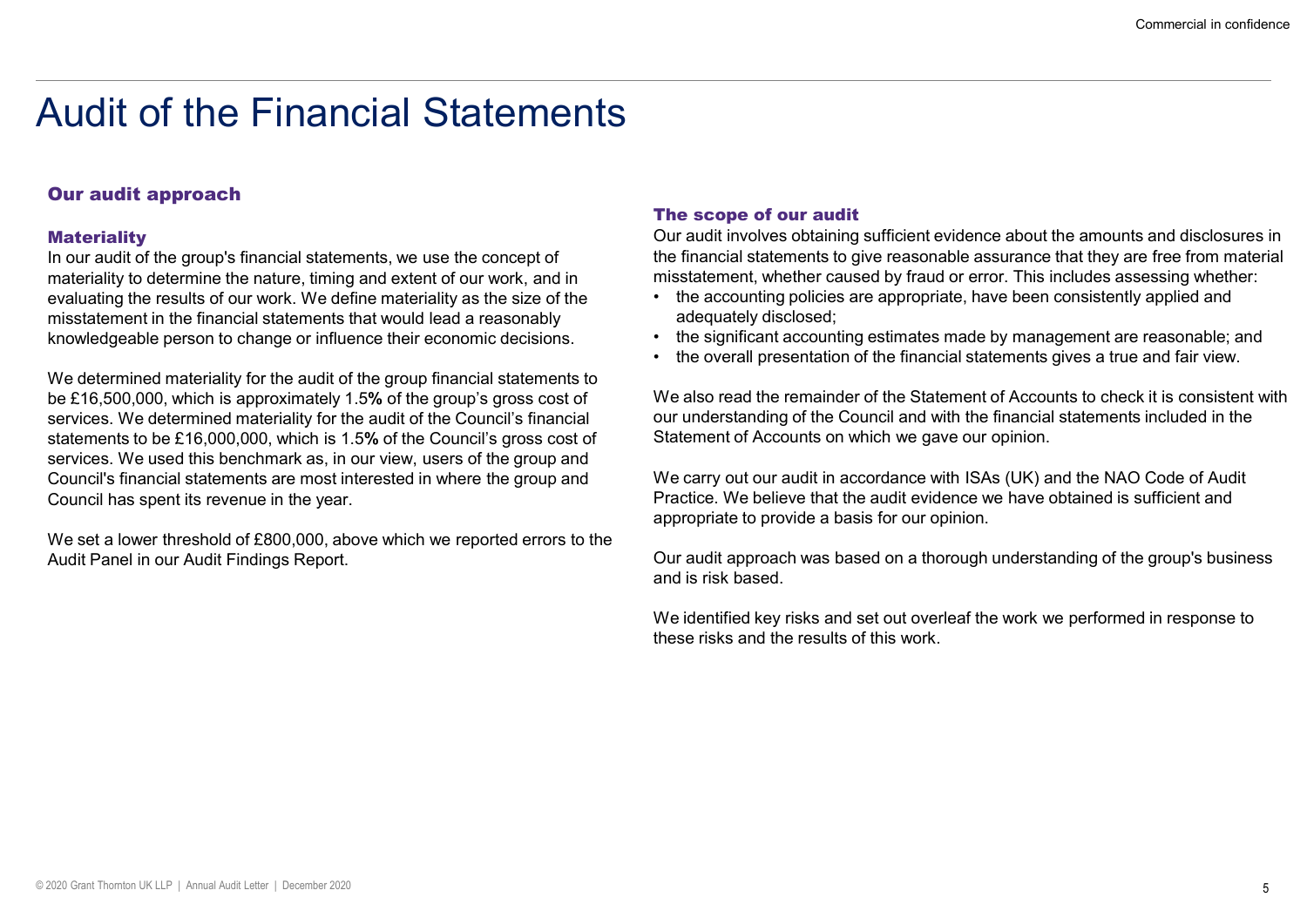### Significant Audit Risks

|                                                                                                                                                                                                                                                                                                                                                                                                                                                                                                                                                                                                                                                                                                                                                                                                                                                                                                                                                                                                                                                                                                                                                                                                                                                                                                                                                                                                                                                                                                            |                                                                                                                                                                                                                                                                                                                                                                                                                                                                                                                                                                                                                                                                                                                                                                                                                                                                                                                                                                                                                                                             | Commercial in confidence                                                                                                                                                                                                                                                                                                                                                                                                                                                                                                                                                                                                                                                                                                                                                                                                                                                                                                                                                                                                                                                           |
|------------------------------------------------------------------------------------------------------------------------------------------------------------------------------------------------------------------------------------------------------------------------------------------------------------------------------------------------------------------------------------------------------------------------------------------------------------------------------------------------------------------------------------------------------------------------------------------------------------------------------------------------------------------------------------------------------------------------------------------------------------------------------------------------------------------------------------------------------------------------------------------------------------------------------------------------------------------------------------------------------------------------------------------------------------------------------------------------------------------------------------------------------------------------------------------------------------------------------------------------------------------------------------------------------------------------------------------------------------------------------------------------------------------------------------------------------------------------------------------------------------|-------------------------------------------------------------------------------------------------------------------------------------------------------------------------------------------------------------------------------------------------------------------------------------------------------------------------------------------------------------------------------------------------------------------------------------------------------------------------------------------------------------------------------------------------------------------------------------------------------------------------------------------------------------------------------------------------------------------------------------------------------------------------------------------------------------------------------------------------------------------------------------------------------------------------------------------------------------------------------------------------------------------------------------------------------------|------------------------------------------------------------------------------------------------------------------------------------------------------------------------------------------------------------------------------------------------------------------------------------------------------------------------------------------------------------------------------------------------------------------------------------------------------------------------------------------------------------------------------------------------------------------------------------------------------------------------------------------------------------------------------------------------------------------------------------------------------------------------------------------------------------------------------------------------------------------------------------------------------------------------------------------------------------------------------------------------------------------------------------------------------------------------------------|
| <b>Audit of the Financial Statements</b><br><b>Significant Audit Risks</b><br>These are the significant risks which had the greatest impact on our overall strategy and where we focused more of our work.                                                                                                                                                                                                                                                                                                                                                                                                                                                                                                                                                                                                                                                                                                                                                                                                                                                                                                                                                                                                                                                                                                                                                                                                                                                                                                 |                                                                                                                                                                                                                                                                                                                                                                                                                                                                                                                                                                                                                                                                                                                                                                                                                                                                                                                                                                                                                                                             |                                                                                                                                                                                                                                                                                                                                                                                                                                                                                                                                                                                                                                                                                                                                                                                                                                                                                                                                                                                                                                                                                    |
| Risks identified in our audit plan                                                                                                                                                                                                                                                                                                                                                                                                                                                                                                                                                                                                                                                                                                                                                                                                                                                                                                                                                                                                                                                                                                                                                                                                                                                                                                                                                                                                                                                                         | How we responded to the risk                                                                                                                                                                                                                                                                                                                                                                                                                                                                                                                                                                                                                                                                                                                                                                                                                                                                                                                                                                                                                                | <b>Findings and conclusions</b>                                                                                                                                                                                                                                                                                                                                                                                                                                                                                                                                                                                                                                                                                                                                                                                                                                                                                                                                                                                                                                                    |
| Covid-19<br>The global outbreak of the Covid-19 virus pandemic has led to<br>unprecedented uncertainty for all organisations, requiring urgent<br>business continuity arrangements to be implemented. We expect<br>current circumstances will have an impact on the production and<br>audit of the financial statements for the year ended 31 March 2020,<br>including and not limited to;<br>Remote working arrangements and redeployment of staff to<br>critical front line duties may impact on the quality and timing of<br>the production of the financial statements, and the evidence we<br>can obtain through physical observation.<br>Volatility of financial and property markets will increase the<br>uncertainty of assumptions applied by management to asset<br>valuation and receivable recovery estimates, and the reliability<br>of evidence we can obtain to corroborate management<br>estimates.<br>Financial uncertainty will require management to reconsider<br>financial forecasts supporting their going concern assessment<br>and whether material uncertainties for a period of at least 12<br>months from the anticipated date of approval of the audited<br>financial statements have arisen.<br>Disclosures within the financial statements will require significant<br>revision to reflect the unprecedented situation and its impact on the<br>preparation of the financial statements as at 31 March 2020 in<br>accordance with IAS1, particularly in relation to material | As part of our audit work we:<br>Worked with management to understand the<br>implications of the response to the Covid-19<br>pandemic on the Council's ability to prepare the<br>financial statements including updating financial<br>forecasts and assessment of the implications for<br>our materiality calculations.<br>Liaised with other audit suppliers, regulators and<br>government departments to co-ordinate practical<br>cross-sector responses to issues as and when<br>they arose.<br>Evaluated the adequacy of the disclosures in the<br>financial statements that arose in light of the<br>Covid-19 pandemic.<br>Evaluated whether sufficient audit evidence could<br>be obtained through remote technology.<br>Evaluated whether sufficient audit evidence could<br>be obtained to corroborate significant<br>management estimates.<br>Evaluated management's assumptions that<br>underpin the revised financial forecasts and the<br>impact on management's going concern<br>assessment.<br>Discussed with management the implications for | The Council's property valuation<br>specialists reported that valuations of<br>land and buildings were subject to<br>'material valuation uncertainty' as at 31<br>March 2020, as a result of the impact of<br>the Covid-19 pandemic on market activity<br>in the real estate sector, meaning that<br>less certainty, and a higher degree of<br>caution, should be placed on the<br>recorded valuation of these assets than<br>would otherwise be the case.<br>In addition, the fund managers for the<br>Pension Fund's pooled property,<br>Infrastructure, Private Equity and Private<br>Debt investments declared material<br>valuation uncertainties around the<br>valuation of these investments. This<br>impacts upon the valuation of the net<br>defined benefit liability in the Council's<br>balance sheet.<br>Management have disclosed these<br>uncertainties in Note 4 to the Council's<br>financial statements. These disclosures<br>were referred to in our auditor's report in<br>emphasis of matter paragraphs. These<br>references do not constitute qualifications |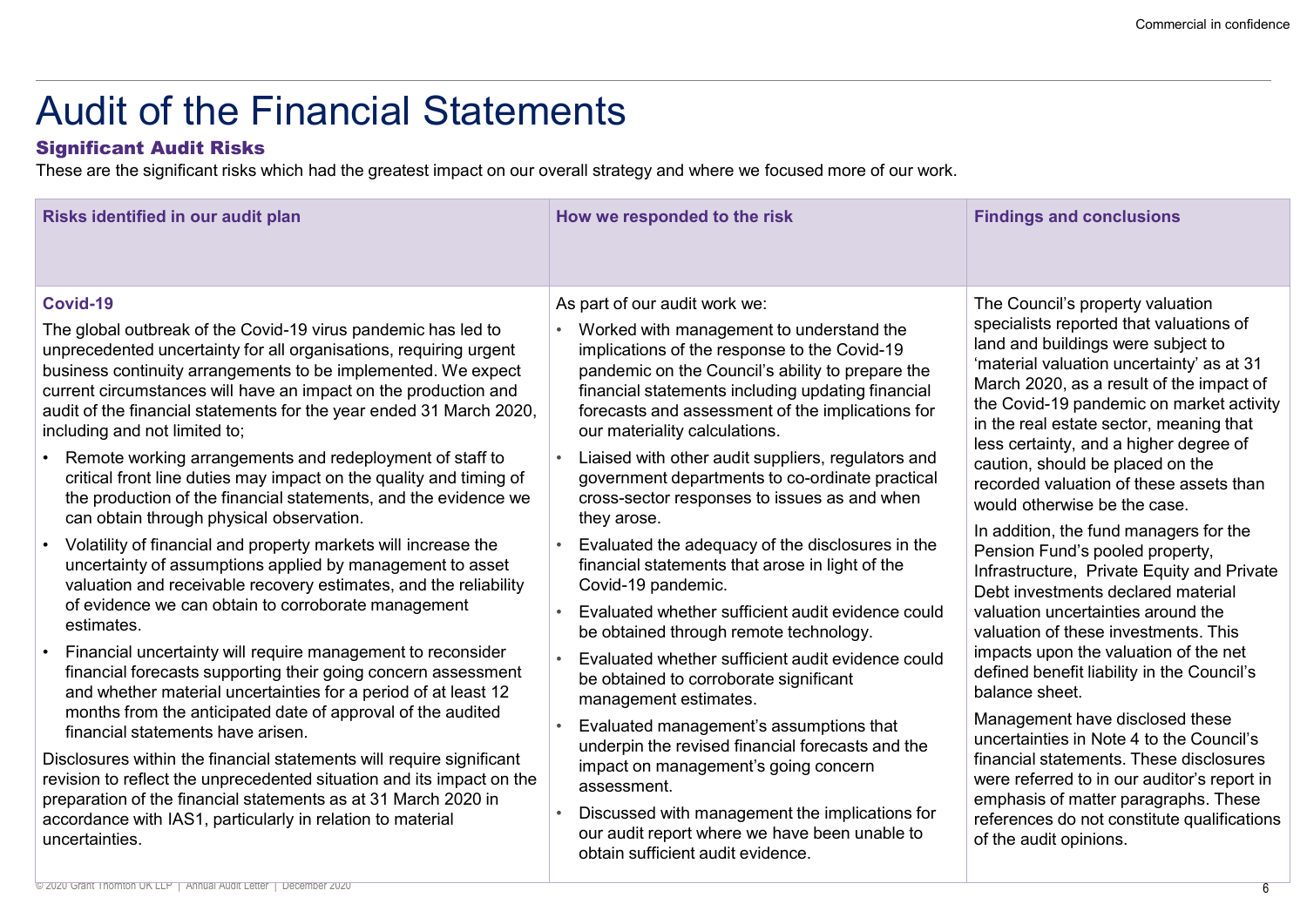| <b>Significant Audit Risks - continued</b>                                                                                                                                                                                                                                                                                                                                                                                                                                                                                                                                                                                                 | <b>Audit of the Financial Statements</b><br>These are the significant risks which had the greatest impact on our overall strategy and where we focused more of our work.                                                                                                                                                                                                                                                                                                                                                                                                                                                                                                                                                                                                                                                                                                                                                                                                                                                                                                                                          |                                                                                                                                                                                                                                                                                                                                                                                                                                                                                                                                                                                                                                                                                                                                                                                                                                                                                                                                                                                                                                                                                                                                                                                                                                                                                                                                                                                                                                                                                                                                                                                                                                                                                                                                                               |
|--------------------------------------------------------------------------------------------------------------------------------------------------------------------------------------------------------------------------------------------------------------------------------------------------------------------------------------------------------------------------------------------------------------------------------------------------------------------------------------------------------------------------------------------------------------------------------------------------------------------------------------------|-------------------------------------------------------------------------------------------------------------------------------------------------------------------------------------------------------------------------------------------------------------------------------------------------------------------------------------------------------------------------------------------------------------------------------------------------------------------------------------------------------------------------------------------------------------------------------------------------------------------------------------------------------------------------------------------------------------------------------------------------------------------------------------------------------------------------------------------------------------------------------------------------------------------------------------------------------------------------------------------------------------------------------------------------------------------------------------------------------------------|---------------------------------------------------------------------------------------------------------------------------------------------------------------------------------------------------------------------------------------------------------------------------------------------------------------------------------------------------------------------------------------------------------------------------------------------------------------------------------------------------------------------------------------------------------------------------------------------------------------------------------------------------------------------------------------------------------------------------------------------------------------------------------------------------------------------------------------------------------------------------------------------------------------------------------------------------------------------------------------------------------------------------------------------------------------------------------------------------------------------------------------------------------------------------------------------------------------------------------------------------------------------------------------------------------------------------------------------------------------------------------------------------------------------------------------------------------------------------------------------------------------------------------------------------------------------------------------------------------------------------------------------------------------------------------------------------------------------------------------------------------------|
| Risks identified in our audit plan                                                                                                                                                                                                                                                                                                                                                                                                                                                                                                                                                                                                         | How we responded to the risk                                                                                                                                                                                                                                                                                                                                                                                                                                                                                                                                                                                                                                                                                                                                                                                                                                                                                                                                                                                                                                                                                      | <b>Findings and conclusions</b>                                                                                                                                                                                                                                                                                                                                                                                                                                                                                                                                                                                                                                                                                                                                                                                                                                                                                                                                                                                                                                                                                                                                                                                                                                                                                                                                                                                                                                                                                                                                                                                                                                                                                                                               |
| <b>Valuation of land and buildings</b><br>The Council revalues its land and<br>buildings on an annual basis to<br>ensure that the carrying value is not<br>materially different from the current<br>value or fair value (for surplus<br>assets) at the financial statements<br>date. This valuation represents a<br>significant estimate by management<br>in the financial statements due to the<br>size of the numbers involved (£2.5)<br>billion) and the sensitivity of this<br>estimate to changes in key<br>assumptions.<br>Management have engaged the<br>services of a valuer to estimate the<br>current value as at 31 March 2020. | As part of our audit work we:<br>Evaluated management's processes and<br>assumptions for the calculation of the<br>estimate, the instructions issued to valuation<br>experts and the scope of their work.<br>Evaluated the competence, capabilities and<br>objectivity of the valuation expert.<br>Written to the valuer to confirm the basis on<br>which the valuation was carried out to<br>ensure that the requirements of the Code<br>are met.<br>Engaged our own valuer to assess the<br>instructions to the Council's valuer, the<br>Council's valuer's report and the<br>assumptions that underpin the valuation.<br>Tested revaluations made during the year to<br>see if they had been input correctly into the<br>Council's asset register.<br>Assessed the value of a sample of assets in<br>relation to market rates for comparable<br>properties.<br>Tested a sample of beacon properties in<br>respect of council dwellings to consider<br>whether their valuation assumptions are<br>appropriate and whether they are truly<br>representative of the other properties within<br>that beacon group. | As discussed under 'Covid-19' above, the Council's property valuation<br>specialists reported that valuations of land and buildings and council dwellings<br>were subject to 'material valuation uncertainty' as at 31 March 2020, as a<br>result of the impact of the Covid-19 pandemic on market activity in the real<br>estate sector, meaning that less certainty and a higher degree of caution<br>should be placed on the recorded valuation of these assets than would<br>otherwise be the case. Management have disclosed this uncertainty in Note 4<br>to the financial statements. This disclosure was referred to in our auditor's<br>report in an emphasis of matter paragraph. This does not constitute a<br>qualification of the audit opinion.<br>The Council had not obtained a year end valuation for all its surplus assets as<br>required by International Financial Reporting Standards. The Council has<br>since obtained a valuation for the assets that had not been revalued. The<br>financial statements were updated for these revised revaluations.<br>Our testing of the floor area data used in the valuation of the 3 modern<br>schools identified a variance between the floor areas used for these schools<br>as per the valuer workbooks and the floor plans. This error resulted in an<br>overall reduction of the valuations of £11.5m.<br>We also identified the following other amendments in land and buildings<br>revaluations:<br>• Lee Green Depot valuation of £1.3m was omitted from the valuation report<br>Wearside Depot: the valuation of £188,420 per the accounts should have<br>been £1,888,420<br>Three school blocks of a combined value of £1.5m had not been included<br>within the revaluation report. |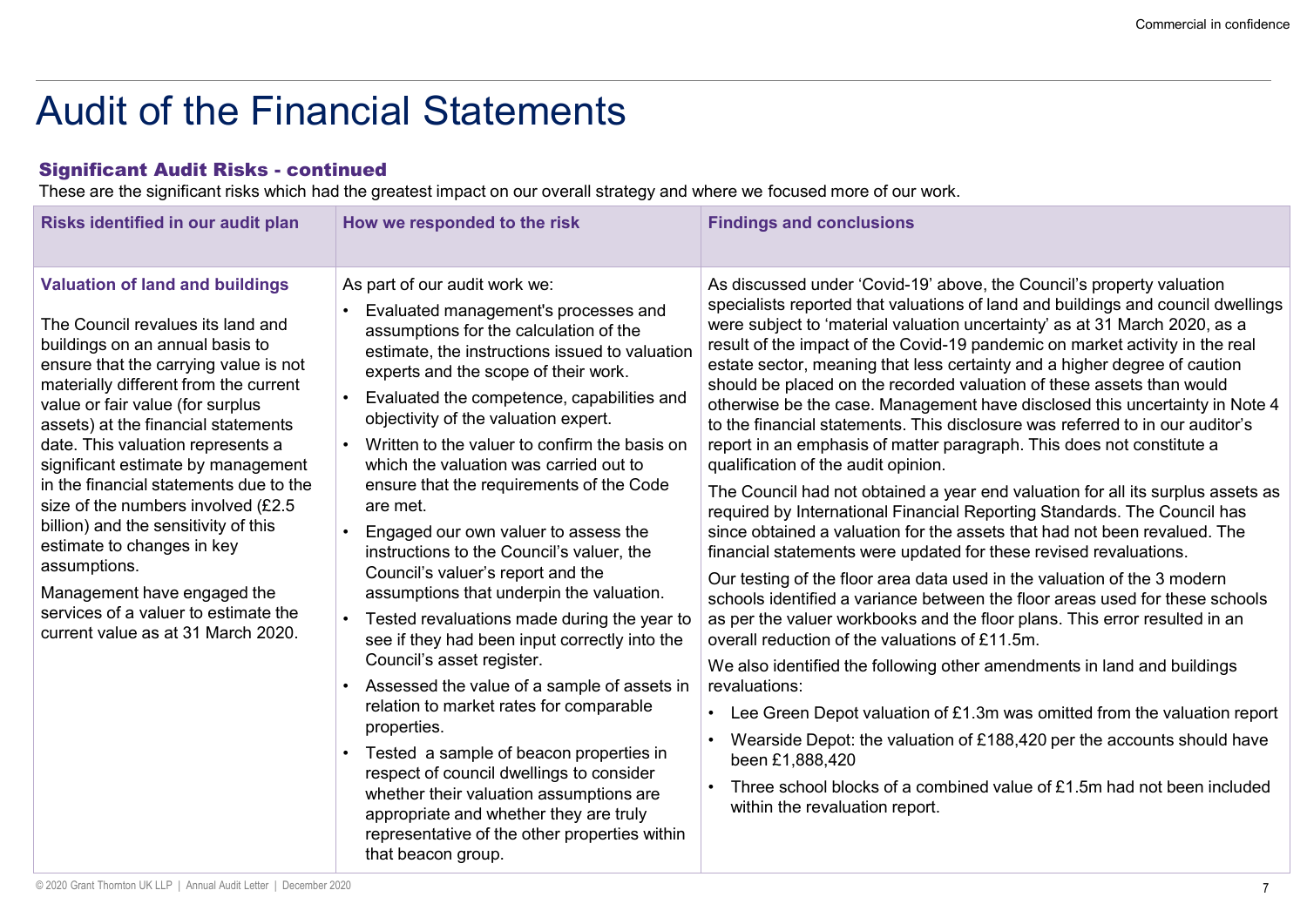|                                                                                                                                                                                                                                                                                                                                                                                                                                                                                                  | <b>Audit of the Financial Statements</b>                                                                                                                                                                                                                                                                                                                                                                                                                                                                                                                                                                                                                                                                                                                                                                                                                                                                                                                                                                                                                                                                                                                                                                                                                                                                                                                                                                                                                                                                                                                                                                                                                                       |                                                                                                                                                                                                                                                                                                                                                                                                                                                                                                                                                                                                                                                                                                                                                                                                                                                                                                                                                                                                                                                                                                                                                                                                                                                                                                                                                                                                                                                                                                                                                                 |
|--------------------------------------------------------------------------------------------------------------------------------------------------------------------------------------------------------------------------------------------------------------------------------------------------------------------------------------------------------------------------------------------------------------------------------------------------------------------------------------------------|--------------------------------------------------------------------------------------------------------------------------------------------------------------------------------------------------------------------------------------------------------------------------------------------------------------------------------------------------------------------------------------------------------------------------------------------------------------------------------------------------------------------------------------------------------------------------------------------------------------------------------------------------------------------------------------------------------------------------------------------------------------------------------------------------------------------------------------------------------------------------------------------------------------------------------------------------------------------------------------------------------------------------------------------------------------------------------------------------------------------------------------------------------------------------------------------------------------------------------------------------------------------------------------------------------------------------------------------------------------------------------------------------------------------------------------------------------------------------------------------------------------------------------------------------------------------------------------------------------------------------------------------------------------------------------|-----------------------------------------------------------------------------------------------------------------------------------------------------------------------------------------------------------------------------------------------------------------------------------------------------------------------------------------------------------------------------------------------------------------------------------------------------------------------------------------------------------------------------------------------------------------------------------------------------------------------------------------------------------------------------------------------------------------------------------------------------------------------------------------------------------------------------------------------------------------------------------------------------------------------------------------------------------------------------------------------------------------------------------------------------------------------------------------------------------------------------------------------------------------------------------------------------------------------------------------------------------------------------------------------------------------------------------------------------------------------------------------------------------------------------------------------------------------------------------------------------------------------------------------------------------------|
| <b>Significant Audit Risks - continued</b>                                                                                                                                                                                                                                                                                                                                                                                                                                                       | These are the significant risks which had the greatest impact on our overall strategy and where we focused more of our work.                                                                                                                                                                                                                                                                                                                                                                                                                                                                                                                                                                                                                                                                                                                                                                                                                                                                                                                                                                                                                                                                                                                                                                                                                                                                                                                                                                                                                                                                                                                                                   |                                                                                                                                                                                                                                                                                                                                                                                                                                                                                                                                                                                                                                                                                                                                                                                                                                                                                                                                                                                                                                                                                                                                                                                                                                                                                                                                                                                                                                                                                                                                                                 |
| <b>Risks identified in our audit</b><br>plan                                                                                                                                                                                                                                                                                                                                                                                                                                                     | How we responded to the risk                                                                                                                                                                                                                                                                                                                                                                                                                                                                                                                                                                                                                                                                                                                                                                                                                                                                                                                                                                                                                                                                                                                                                                                                                                                                                                                                                                                                                                                                                                                                                                                                                                                   | <b>Findings and conclusions</b>                                                                                                                                                                                                                                                                                                                                                                                                                                                                                                                                                                                                                                                                                                                                                                                                                                                                                                                                                                                                                                                                                                                                                                                                                                                                                                                                                                                                                                                                                                                                 |
| <b>Valuation of net pension</b><br>liability<br>The Council's pension fund net<br>liability, as reflected in its<br>balance sheet as the net defined<br>benefit liability, represents a<br>significant estimate in the<br>financial statements.<br>The pension fund net liability is<br>considered a significant estimate<br>due to the size of the numbers<br>involved (£752 million in the<br>Council's balance sheet) and the<br>sensitivity of the estimate to<br>changes in key assumptions | As part of our audit work we:<br>Updated our understanding of the processes and controls put in place<br>by management to ensure that the Council's pension fund net liability<br>is not materially misstated and evaluate the design of the associated<br>controls.<br>Evaluated the instructions issued by management to their<br>management expert (an actuary) for this estimate and the scope of the<br>actuary's work.<br>Assessed the competence, capabilities and objectivity of the actuary<br>who carried out the Council's pension fund valuation.<br>Assessed the reasonableness of the actuary's assumptions and<br>calculations in-line with the relevant standards, including their<br>consideration of the ongoing impact of the McCloud and Guaranteed<br>Minimum Pension cases.<br>• Assessed the accuracy and completeness of the information provided<br>by the Council to the actuary to estimate the liability.<br>Tested the consistency of the pension fund asset and liability and<br>disclosures in the notes to the core financial statements with the<br>actuarial report from the actuary.<br>Undertook procedures to confirm the reasonableness of the actuarial<br>assumptions made by reviewing the report of the consulting actuary<br>(as auditor's expert) and performing any additional procedures<br>suggested within the report.<br>Obtained assurances from our audit of the Pension Fund as to the<br>controls surrounding the validity and accuracy of membership data,<br>contributions data and benefits data sent to the actuary by the pension<br>fund and the fund assets valuation in the pension fund financial<br>statements. | As discussed under 'Covid-19' above, the fund managers<br>for the Pension Fund's pooled property, Infrastructure,<br>Private Equity and Private Debt investments reported that<br>valuations of these investments were subject to 'material<br>valuation uncertainty' as at 31 March 2020, as a result of<br>the impact of the Covid-19 pandemic, meaning that less<br>certainty, and a higher degree of caution, should be<br>placed on the recorded valuation of these assets than<br>would otherwise be the case.<br>As 82% of the Pension Fund's assets are attributable to<br>the Council as the administering authority for the Fund,<br>this material uncertainty impacts in turn upon the valuation<br>of the net defined benefit liability in the Council's balance<br>sheet.<br>Management have disclosed this uncertainty in Note 4 to<br>the financial statements. This disclosure was referred to in<br>our auditor's report in an emphasis of matter paragraph.<br>This does not constitute a qualification of the audit<br>opinion.<br>The pension disclosures within the financial statements<br>were prepared using the actuary estimate of the 31 March<br>2020 investment balances. Due to Covid-19, there was a<br>significant difference between the estimated value of the<br>investment balances and subsequent actual assets. The<br>Council obtained an updated IAS19 report from their<br>actuary to reflect the year end actual balances. The<br>assets had decreased by £7.4m. The Council has<br>amended the financial statements. |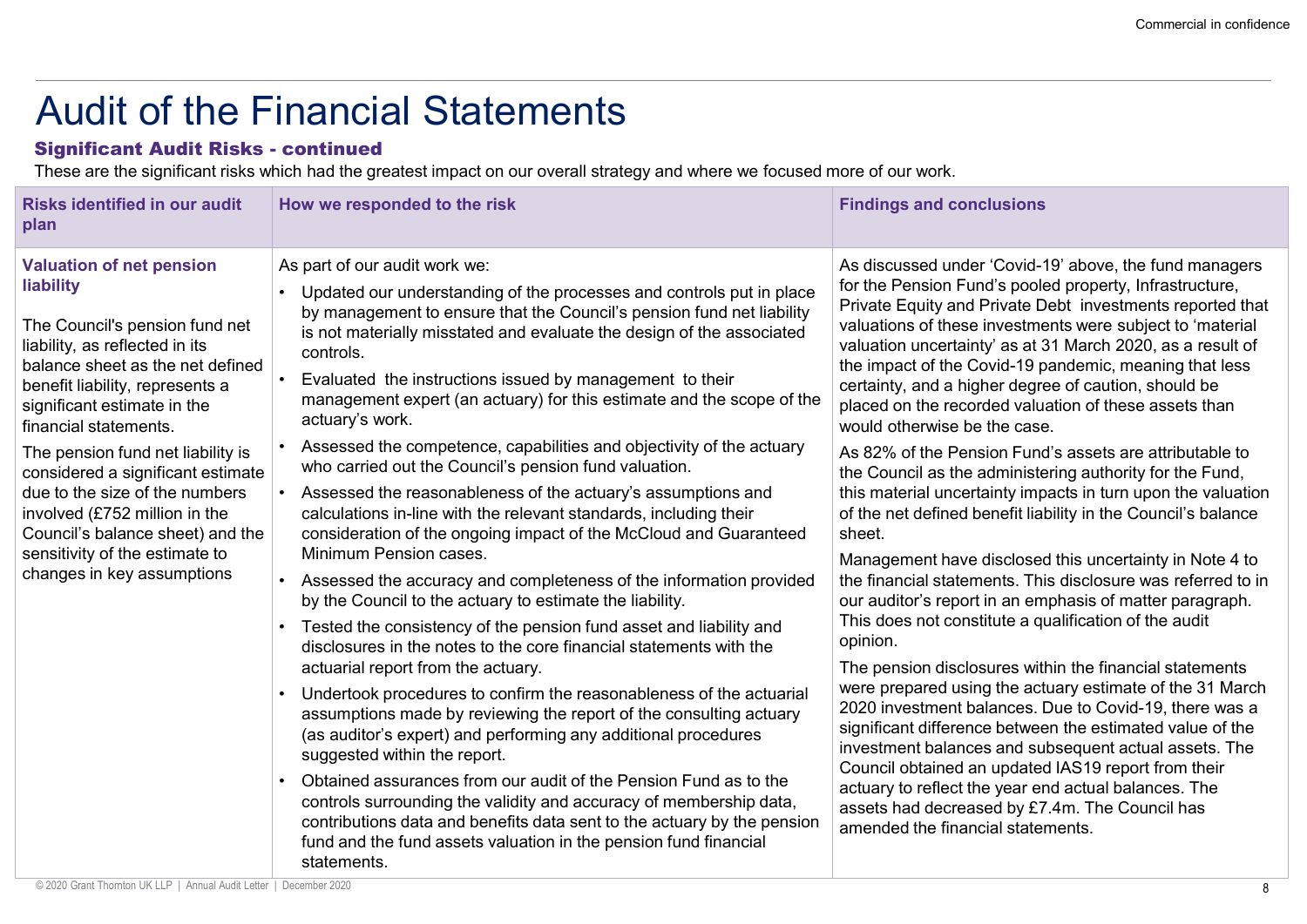|                                                                                                                                                                                                                                                                                                                                                       |                                                                                                                                                                                                                                                                                                                                                                                                                                                                                                                                                                                                                                                                            | Commercial in confidence                                     |  |  |
|-------------------------------------------------------------------------------------------------------------------------------------------------------------------------------------------------------------------------------------------------------------------------------------------------------------------------------------------------------|----------------------------------------------------------------------------------------------------------------------------------------------------------------------------------------------------------------------------------------------------------------------------------------------------------------------------------------------------------------------------------------------------------------------------------------------------------------------------------------------------------------------------------------------------------------------------------------------------------------------------------------------------------------------------|--------------------------------------------------------------|--|--|
| <b>Audit of the Financial Statements</b><br><b>Significant Audit Risks - continued</b><br>These are the risks which had the greatest impact on our overall strategy and where we focused more of our work.                                                                                                                                            |                                                                                                                                                                                                                                                                                                                                                                                                                                                                                                                                                                                                                                                                            |                                                              |  |  |
| Risks identified in our audit plan                                                                                                                                                                                                                                                                                                                    | How we responded to the risk                                                                                                                                                                                                                                                                                                                                                                                                                                                                                                                                                                                                                                               | <b>Findings and conclusions</b>                              |  |  |
| <b>Management override of internal controls</b><br>Under ISA (UK) 240 there is a non-rebuttable presumed<br>risk that the risk of management over-ride of controls is<br>present in all entities.<br>In particular journals, management estimates and<br>transactions outside the course of business are areas<br>susceptible to management override. | As part of our audit work we:<br>Evaluated the design effectiveness of management<br>controls over journals.<br>Analysed the journals listing and determine the criteria<br>for selecting high risk unusual journals.<br>Tested unusual journals recorded during the year and<br>after the draft accounts stage for appropriateness and<br>corroboration.<br>Gained an understanding of the accounting estimates<br>and critical judgements applied made by management<br>and consider their reasonableness with regard to<br>corroborative evidence.<br>Evaluated the rationale for any changes in accounting<br>policies, estimates or significant unusual transactions. | We have not identified any material<br>issues from our work. |  |  |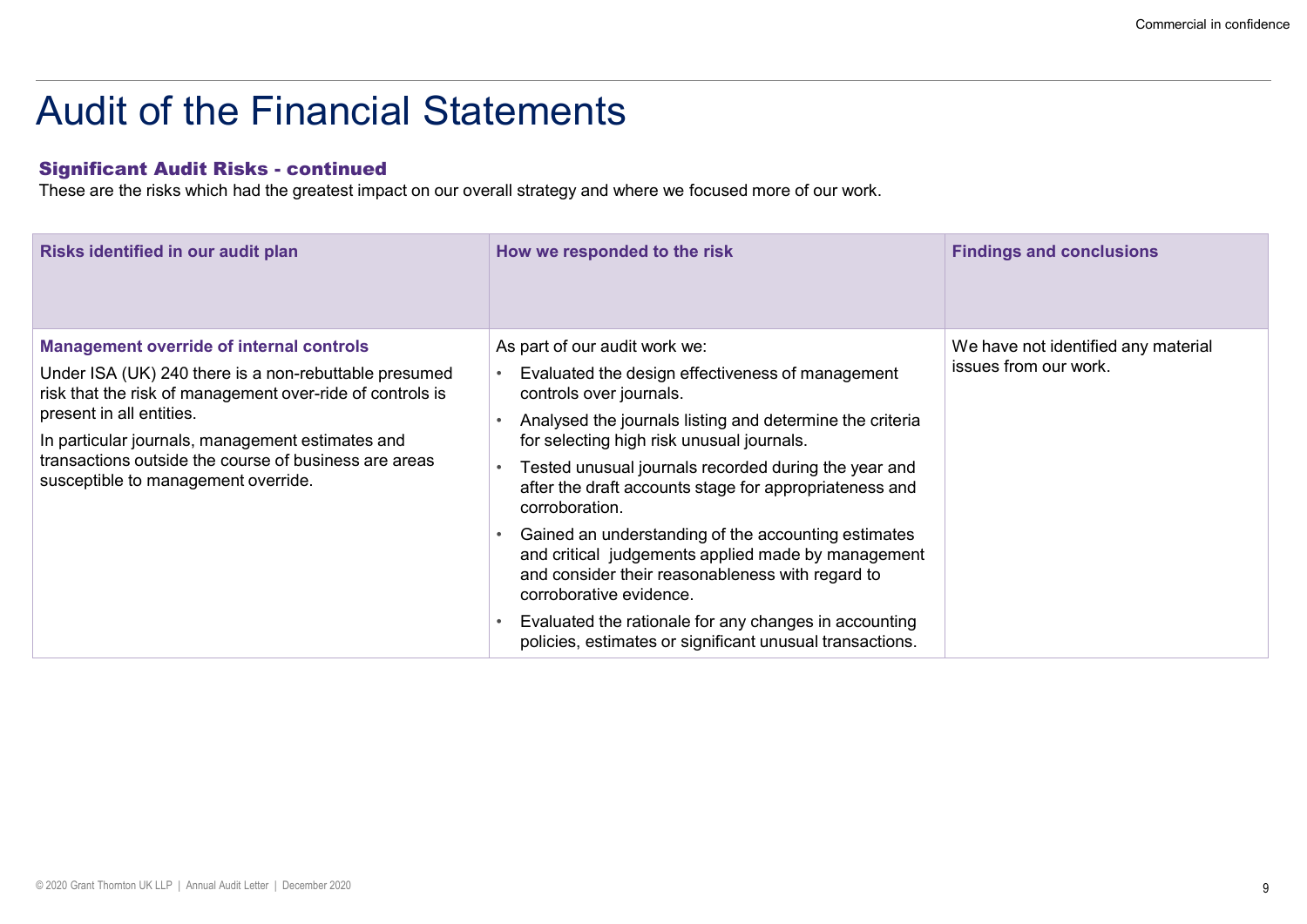## Audit of the Financial Statements for Pension Fund

### Pension Fund Significant Audit Risks

| Commercial in confidence<br><b>Audit of the Financial Statements for Pension Fund</b><br><b>Pension Fund Significant Audit Risks</b>                                                                                                                                                                                                                                                                                                                                                                                                                                                                                                                                                                                                                                                                                                                                                                                                                                                                                                                                                                                                                                                                                                                                                                                                                                                                                                                                                                                                                                                                                                                                                                                                                                                                                                                                                          |                                                                                                                                                                                                                                                                                                                                                                                                                                                                                                                                                                                                                                                                                                                                                                                                                                                                                                                                                                                                                                                                          |                                                                                                                                                                                                                                                                                                                                                                                                                                                                                                                                                                                 |  |  |  |
|-----------------------------------------------------------------------------------------------------------------------------------------------------------------------------------------------------------------------------------------------------------------------------------------------------------------------------------------------------------------------------------------------------------------------------------------------------------------------------------------------------------------------------------------------------------------------------------------------------------------------------------------------------------------------------------------------------------------------------------------------------------------------------------------------------------------------------------------------------------------------------------------------------------------------------------------------------------------------------------------------------------------------------------------------------------------------------------------------------------------------------------------------------------------------------------------------------------------------------------------------------------------------------------------------------------------------------------------------------------------------------------------------------------------------------------------------------------------------------------------------------------------------------------------------------------------------------------------------------------------------------------------------------------------------------------------------------------------------------------------------------------------------------------------------------------------------------------------------------------------------------------------------|--------------------------------------------------------------------------------------------------------------------------------------------------------------------------------------------------------------------------------------------------------------------------------------------------------------------------------------------------------------------------------------------------------------------------------------------------------------------------------------------------------------------------------------------------------------------------------------------------------------------------------------------------------------------------------------------------------------------------------------------------------------------------------------------------------------------------------------------------------------------------------------------------------------------------------------------------------------------------------------------------------------------------------------------------------------------------|---------------------------------------------------------------------------------------------------------------------------------------------------------------------------------------------------------------------------------------------------------------------------------------------------------------------------------------------------------------------------------------------------------------------------------------------------------------------------------------------------------------------------------------------------------------------------------|--|--|--|
| These are the risks which had the greatest impact on our overall strategy and where we focused more of our work on the pension fund.<br>Risks identified in our audit plan                                                                                                                                                                                                                                                                                                                                                                                                                                                                                                                                                                                                                                                                                                                                                                                                                                                                                                                                                                                                                                                                                                                                                                                                                                                                                                                                                                                                                                                                                                                                                                                                                                                                                                                    | How we responded to the risk                                                                                                                                                                                                                                                                                                                                                                                                                                                                                                                                                                                                                                                                                                                                                                                                                                                                                                                                                                                                                                             | <b>Findings and conclusions</b>                                                                                                                                                                                                                                                                                                                                                                                                                                                                                                                                                 |  |  |  |
| Covid-19<br>The global outbreak of the Covid-19 virus pandemic has led to unprecedented<br>uncertainty for all organisations, requiring urgent business continuity<br>arrangements to be implemented. We expect current circumstances will have<br>an impact on the production and audit of the financial statements for the year<br>ended 31 March 2020, including and not limited to;<br>Remote working arrangements and redeployment of staff to critical front line<br>duties may impact on the quality and timing of the production of the financial<br>statements, and the evidence we can obtain through physical observation.<br>Volatility of financial and property markets will increase the uncertainty of<br>assumptions applied by management to asset valuation, and the reliability of<br>evidence we can obtain to corroborate management estimates.<br>For instruments classified as fair value through profit and loss there may be<br>a need to review the Level 1-3 classification of the instruments if trading may $\vert \cdot \vert$<br>have reduced to such an extent that quoted prices are not readily and<br>regularly available and therefore do not represent actual and regularly<br>occurring market transactions.<br>Whilst the nature of the Fund and its funding position (i.e. not in a winding up<br>position or no cessation event) means the going concern basis of<br>preparation remains appropriate management may need to consider<br>whether material uncertainties for a period of at least 12 months from the<br>anticipated date of approval of the audited financial statements have arisen;<br>and<br>Disclosures within the financial statements will require significant revision to<br>reflect the unprecedented situation and its impact on the preparation of the<br>financial statements as at 31 March 2020 in accordance with IAS1, | As part of our audit work we:<br>Worked with management to understand the<br>implications the response to the Covid-19<br>pandemic had on the pension fund's ability to<br>prepare the financial statements and update<br>financial forecasts and assessed the implications<br>for our materiality calculations. The draft financial<br>statements were provided on 30 June 2020.<br>Evaluated the adequacy of the disclosures in the<br>financial statements that arose in light of the<br>Covid-19 pandemic.<br>Evaluated whether sufficient audit evidence could<br>be obtained through remote technology.<br>Evaluated whether sufficient audit evidence could<br>be obtained to corroborate significant<br>management estimates such as the investment<br>valuations.<br>Evaluated management's assumptions that<br>underpin the revised financial forecasts and the<br>impact on management's going concern<br>assessment.<br>Discussed with management the implications for<br>our audit report where we have been unable to<br>obtain sufficient audit evidence. | Our audit opinion was<br>unqualified including an<br><b>Emphasis of Matter</b><br>paragraph, highlighting the<br>material uncertainties<br>caused by Covid-19<br>disclosed by the Pension<br><b>Fund Investment Managers</b><br>in their valuation of Private<br>Equity, Infrastructure and<br>Property investments.<br>The Emphasis of Matter is<br>not a modified or qualified<br>opinion and emphasises for<br>readers of the accounts the<br><b>Pension Fund Accounting</b><br>policy Note X where the<br>Pension Fund has disclosed<br>more details on the<br>uncertainty. |  |  |  |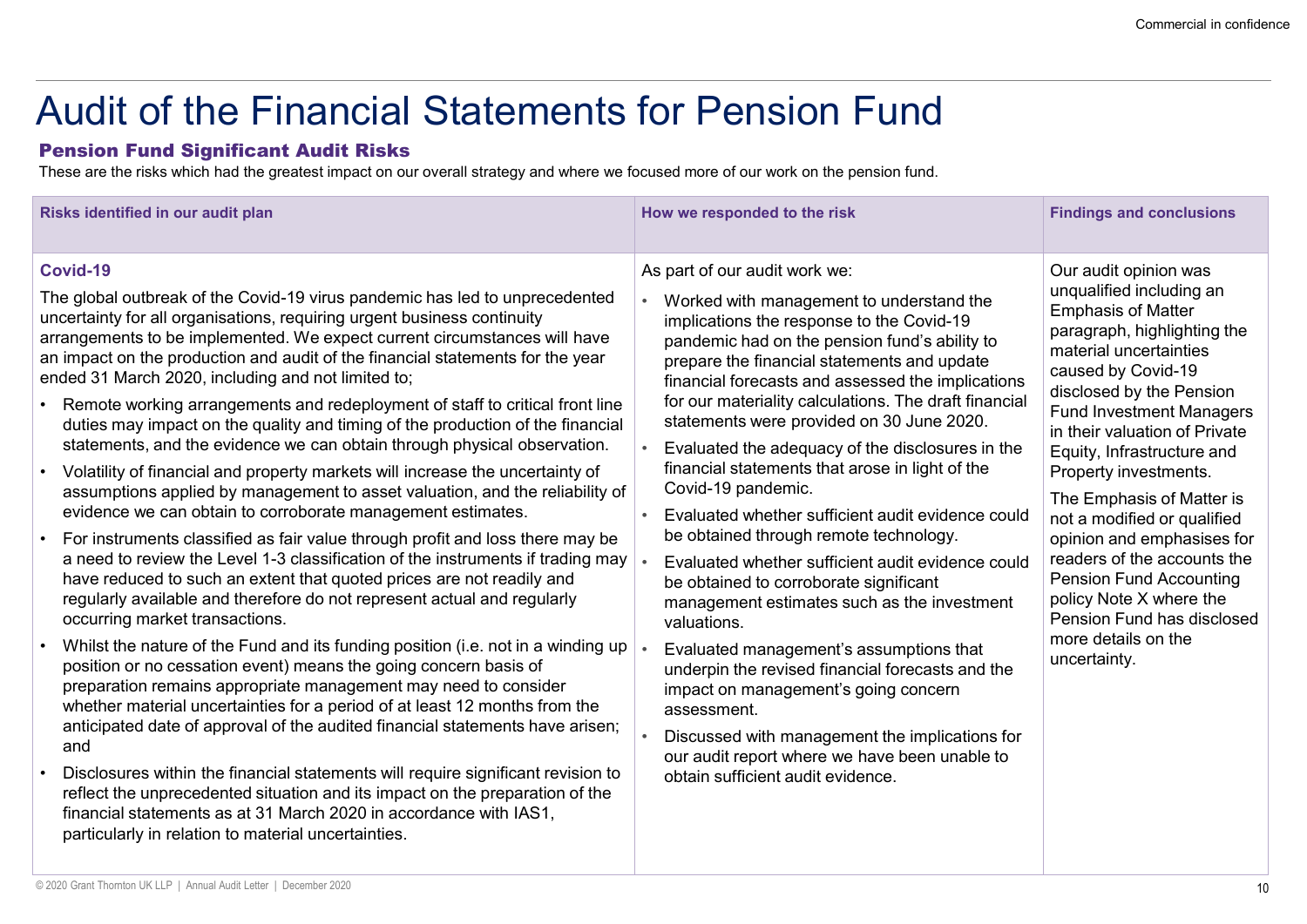## Audit of the Financial Statements Pension Fund

|                                                                                                                                                                                                                                                                                                                                                                                                                                                                                                                                                                                                                                                                                                                                                                                                                                                                                                                                                                          |                                                                                                                                                                                                                                                                                                                                                                                                                                                                                                                                                                                                                                                                                                                                                                                                                                                                                                                      | Commercial in confidence                                                                                                                                                                                                                                                                                                                                                                                                                                                                                                                                                                                                                                                                                                                                                                                                                                                  |
|--------------------------------------------------------------------------------------------------------------------------------------------------------------------------------------------------------------------------------------------------------------------------------------------------------------------------------------------------------------------------------------------------------------------------------------------------------------------------------------------------------------------------------------------------------------------------------------------------------------------------------------------------------------------------------------------------------------------------------------------------------------------------------------------------------------------------------------------------------------------------------------------------------------------------------------------------------------------------|----------------------------------------------------------------------------------------------------------------------------------------------------------------------------------------------------------------------------------------------------------------------------------------------------------------------------------------------------------------------------------------------------------------------------------------------------------------------------------------------------------------------------------------------------------------------------------------------------------------------------------------------------------------------------------------------------------------------------------------------------------------------------------------------------------------------------------------------------------------------------------------------------------------------|---------------------------------------------------------------------------------------------------------------------------------------------------------------------------------------------------------------------------------------------------------------------------------------------------------------------------------------------------------------------------------------------------------------------------------------------------------------------------------------------------------------------------------------------------------------------------------------------------------------------------------------------------------------------------------------------------------------------------------------------------------------------------------------------------------------------------------------------------------------------------|
| <b>Audit of the Financial Statements Pension Fund</b>                                                                                                                                                                                                                                                                                                                                                                                                                                                                                                                                                                                                                                                                                                                                                                                                                                                                                                                    |                                                                                                                                                                                                                                                                                                                                                                                                                                                                                                                                                                                                                                                                                                                                                                                                                                                                                                                      |                                                                                                                                                                                                                                                                                                                                                                                                                                                                                                                                                                                                                                                                                                                                                                                                                                                                           |
| <b>Pension Fund Significant Audit Risks - continued</b><br>These are the risks which had the greatest impact on our overall strategy and where we focused more of our work on the pension fund.                                                                                                                                                                                                                                                                                                                                                                                                                                                                                                                                                                                                                                                                                                                                                                          |                                                                                                                                                                                                                                                                                                                                                                                                                                                                                                                                                                                                                                                                                                                                                                                                                                                                                                                      |                                                                                                                                                                                                                                                                                                                                                                                                                                                                                                                                                                                                                                                                                                                                                                                                                                                                           |
| Risks identified in our audit plan                                                                                                                                                                                                                                                                                                                                                                                                                                                                                                                                                                                                                                                                                                                                                                                                                                                                                                                                       | How we responded to the risk                                                                                                                                                                                                                                                                                                                                                                                                                                                                                                                                                                                                                                                                                                                                                                                                                                                                                         | <b>Findings and conclusions</b>                                                                                                                                                                                                                                                                                                                                                                                                                                                                                                                                                                                                                                                                                                                                                                                                                                           |
| <b>Valuation of level 3 investments</b><br>The Fund values its investments on an annual basis to<br>ensure that the carrying value is not materially<br>different from the fair value at the financial statements<br>date.<br>By their nature Level 3 investment valuations lack<br>observable inputs. These valuations therefore<br>represent a significant estimate by management in the<br>financial statements due to the size of the numbers<br>involved (£119 million) and the sensitivity of this<br>estimate to changes in key assumptions<br>Under ISA 315 significant risks often relate to<br>significant non-routine transactions and judgemental<br>matters. Level 3 investments by their very nature<br>require a significant degree of judgement to reach an<br>appropriate valuation at year end.<br>Management utilise the services of investment<br>managers and/or custodians as valuation experts to<br>estimate the fair value as at 31 March 2020. | As part of our audit work we:<br>Gained an understanding of the Fund's process<br>$\bullet$<br>for valuing level 3 investments and evaluated<br>the design of the associated controls.<br>Reviewed the nature and basis of estimated<br>values and consider what assurance<br>management has over the year end valuations<br>provided for these types of investment.<br>Obtained audited financial statements for all the<br>Harbourvest Private Equity Funds (December<br>2019) and JP Morgan Infrastructure Fund<br>(December 2019) and compared the audited<br>fund valuation with the Fund Manager capital<br>statements at the same period. We checked<br>any cash movements between December 2019<br>and March 2020.<br>Considered the competence, expertise and<br>$\bullet$<br>objectivity of any management experts used.<br>Verified the investment balances to the fund<br>manager and custodian reports. | Our audit opinion was unqualified including an<br>Emphasis of Matter paragraph, highlighting the material<br>uncertainties caused by Covid-19 disclosed by the<br>Pension Fund Investment Managers in their valuation of<br>Private Equity, Infrastructure and Property investments.<br>The Emphasis of Matter is not a modified or qualified<br>opinion and will just point readers of the accounts to the<br>Pension Fund Accounting policy Note W where the<br>Pension Fund has disclosed more details on the<br>uncertainty.<br>Subsequent to receipt of the draft financial statements,<br>the Fund Manager Harbourvest provided updated 31<br>March 2020 capital statements which take into<br>consideration impact on Covid 19. The valuations of the<br>Harbourvest investments has fallen by £2,059k. The<br>Fund has agreed to make the appropriate adjustment. |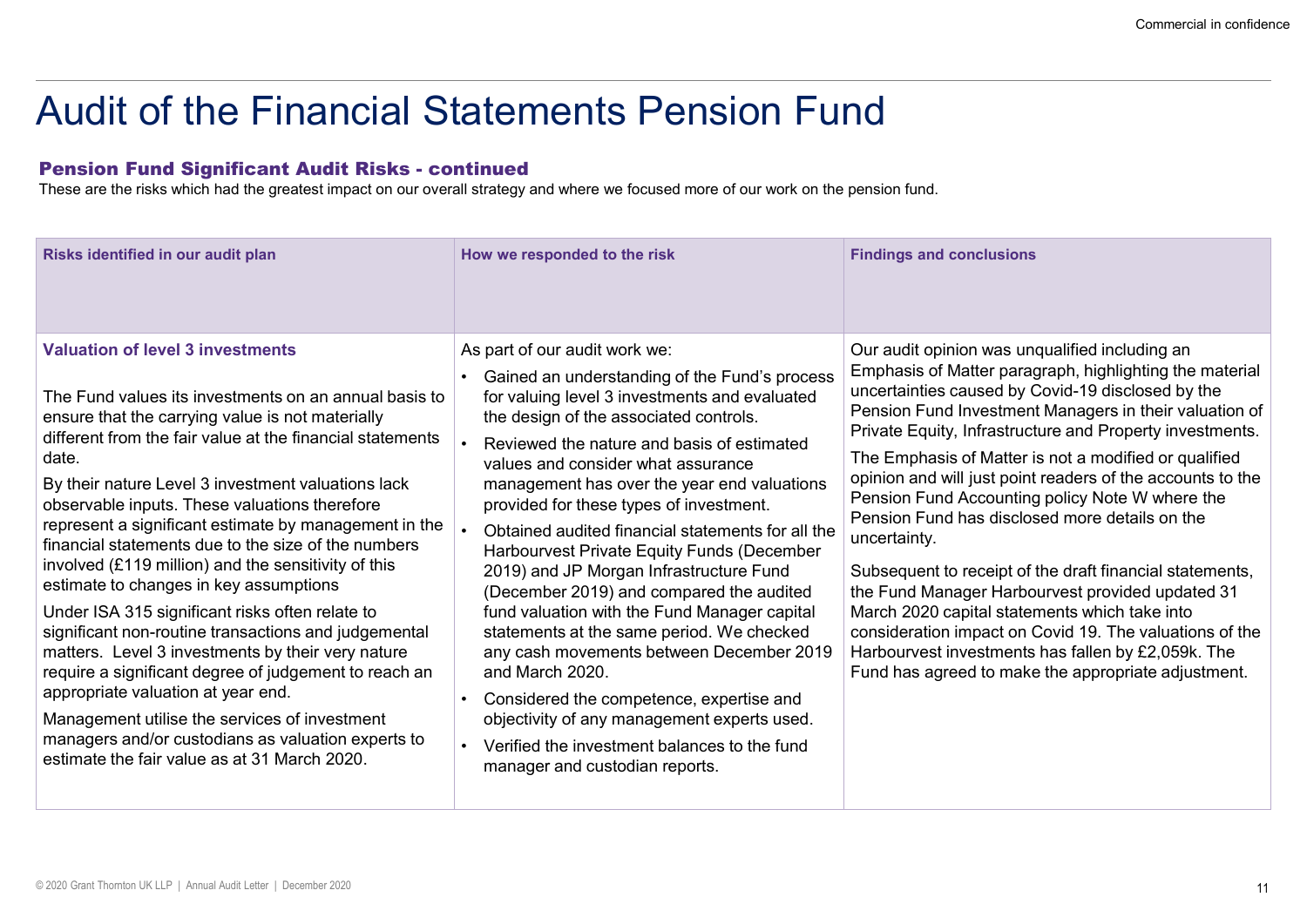## Audit of the Financial Statements Pension Fund

|                                                                                                                                                                                                                                                                                                                                                 |                                                                                                                                                                                                                                                                                                                                                                                                                                                                                                                                                                                                                                                                                        | Commercial in confidence                                  |
|-------------------------------------------------------------------------------------------------------------------------------------------------------------------------------------------------------------------------------------------------------------------------------------------------------------------------------------------------|----------------------------------------------------------------------------------------------------------------------------------------------------------------------------------------------------------------------------------------------------------------------------------------------------------------------------------------------------------------------------------------------------------------------------------------------------------------------------------------------------------------------------------------------------------------------------------------------------------------------------------------------------------------------------------------|-----------------------------------------------------------|
| <b>Audit of the Financial Statements Pension Fund</b>                                                                                                                                                                                                                                                                                           |                                                                                                                                                                                                                                                                                                                                                                                                                                                                                                                                                                                                                                                                                        |                                                           |
| <b>Pension Fund Significant Audit Risks - continued</b><br>These are the risks which had the greatest impact on our overall strategy and where we focused more of our work on the pension fund.                                                                                                                                                 |                                                                                                                                                                                                                                                                                                                                                                                                                                                                                                                                                                                                                                                                                        |                                                           |
| Risks identified in our audit plan                                                                                                                                                                                                                                                                                                              | How we responded to the risk                                                                                                                                                                                                                                                                                                                                                                                                                                                                                                                                                                                                                                                           | <b>Findings and conclusions</b>                           |
| <b>Management override of internal controls</b><br>Under ISA (UK) 240 there is a non-rebuttable presumed risk that the risk<br>of management over-ride of controls is present in all entities.<br>In particular journals, management estimates and transactions outside the<br>course of business are areas susceptible to management override. | As part of our audit work we:<br>Evaluated the design effectiveness of<br>management controls over journals.<br>Analysed the journals listing and<br>determine the criteria for selecting high<br>risk unusual journals.<br>Tested unusual journals recorded during<br>the year and after the draft accounts stage<br>for appropriateness and corroboration.<br>Gained an understanding of the<br>accounting estimates and critical<br>judgements applied made by<br>management and consider their<br>reasonableness with regard to<br>corroborative evidence.<br>Evaluated the rationale for any changes in<br>accounting policies, estimates or<br>significant unusual transactions. | We did not identify any material issues<br>from our work. |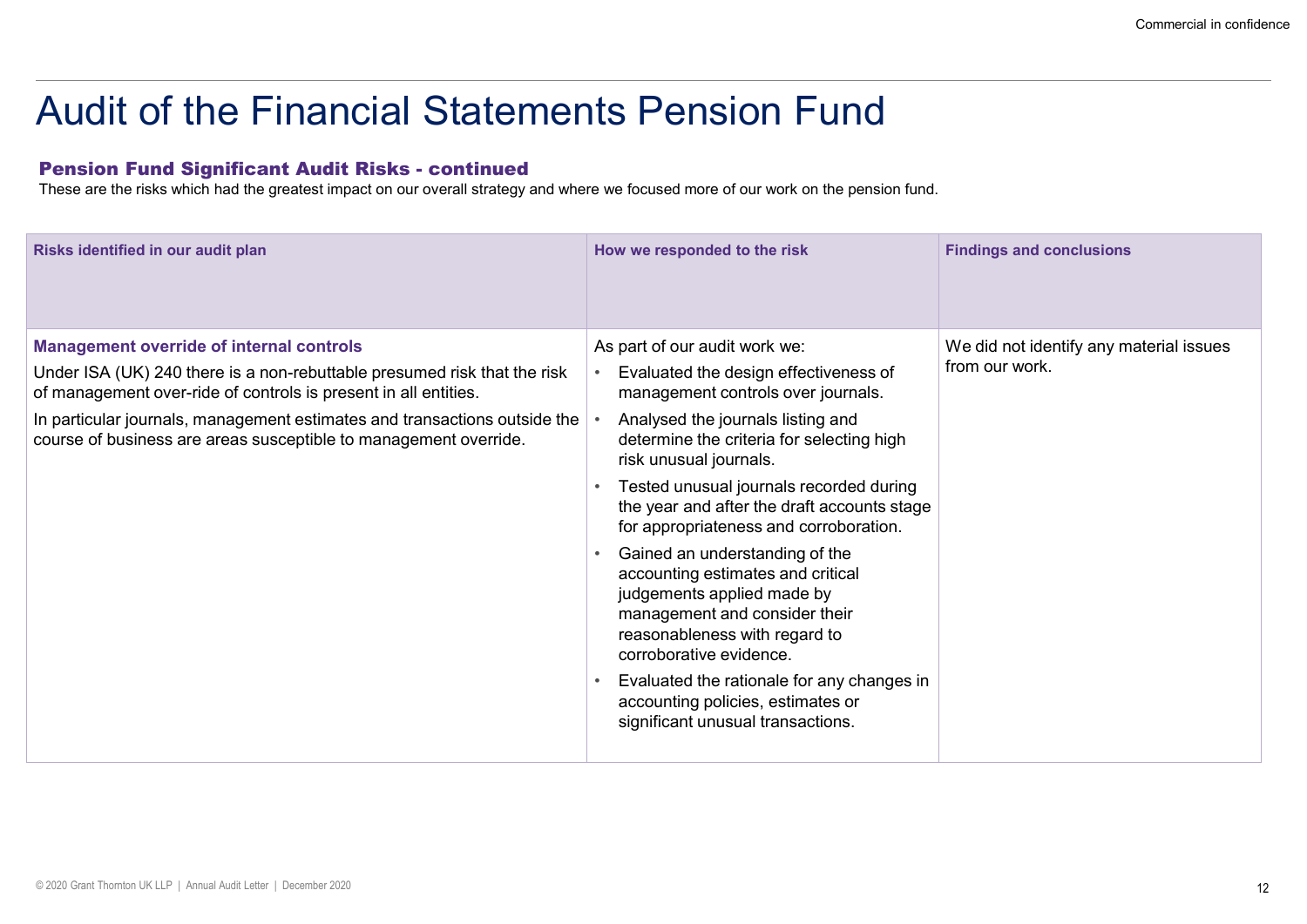### Audit opinion

We gave an unqualified opinion on the group's financial statements on 26 November 2020.

#### Preparation of the financial statements

The group presented us with draft financial statements at the end of June 2020 in advance of the amended timeframe. We are please to report that there has been an improvement in the timeliness responses to audit queries and requests for additional information this year despite the challenges of remote working.

We continue to identify a number of presentational amendments to the financial statements, which had not been identified and corrected by management's review of the accounts prior to their submission for audit. We recommended a strengthening of this process to identify and correct such for audit in future years. **Preparation of the financial statements**<br>
The group presented us with draft financial statements at the end of June<br>
2020 in advance of the amended timeframe. We are please to report that<br>
2020 in advance of the amended t All revalues for additional information this year despite the challenges of<br>
Fremote working.<br>
The Council of the Council of the counts prior to their submission for audit. We gave an uniformatial statements, which had no We continue to identify a number of presentational amendments to the<br>
financial statements, which had not been identified and corrected by<br>
the valuation of an and the secular prior to their submission for audit. We<br>
the

### Issues arising from the audit of the financial statements

We reported the key issues from our audit to the group's Audit Panel on 4 November 2020. The key issues were as follows:

- arrangements which resulted in expenditure that related to the 2019-20 year being incorrectly coded to the 2020-21 year. This means the Council's expenditure for 2019/20 is potentially understated. Our combined extrapolation of our cut off findings amounted to £6.6m. mancial statements, which had not been identited and corrected by<br>
management's review of the accounts prior to their submission for audit. We<br>
the pension functions<br>
the commended a sterenthening of this process to identi
- accounting standards.
- led to a decrease in the valuation of these buildings by £11.5m.
- be updated due to the impact of Covid-19 reducing year end asset valuations.

#### Annual Governance Statement and Narrative Report

We are also required to review the Council's Annual Governance Statement and Narrative Report. It published them on its website in the draft Statement of Accounts in July 2020.

Both documents were prepared in line with the CIPFA Code and relevant supporting guidance. We confirmed that both documents were consistent with the financial statements prepared by the Council and with our knowledge of the Council.

#### Pension fund accounts

We gave an unqualified opinion on the pension fund accounts of London Borough of Lewisham on 26 November 2020. We also reported the key issues from our audit of the pension fund accounts to the Council's Audit Panel on 4 November 2020.

misstatements and enhance the quality of the financial statements submitted Subsequent to receipt of the draft financial statements, the Fund Manager<br>Harbourvest provided updated 31 March 2020 capital statements which take Subsequent to receipt of the draft financial statements, the Fund Manager **Annual Governance Statement and Narrative Report**<br>
We are also required to review the Council's Annual Governance Statement and<br>
Narrative Report. It published them on its website in the draft Statement of Accounts<br>
In Ju **Annual Governance Statement and Narrative Report**<br>We are also required to review the Council's Annual Governance Statement and<br>Narrative Report. It published them on its website in the draft Statement of Accounts<br>in July fallen by £2,059k from the balance disclosed in the draft financial statements. Management adjusted the pension fund financial statements.

#### Whole of Government Accounts (WGA)

We are still undertaking our work on the Council's Whole of Government Accounts.

### Certificate of closure of the audit

We have completed the majority of work under the Code and expect to be able to certify the completion of the audit when we have certified completion of the prior year audits (certificates were previously held open due to prior year objections which have now been determined) and completed our work on the Whole of government Accounts return.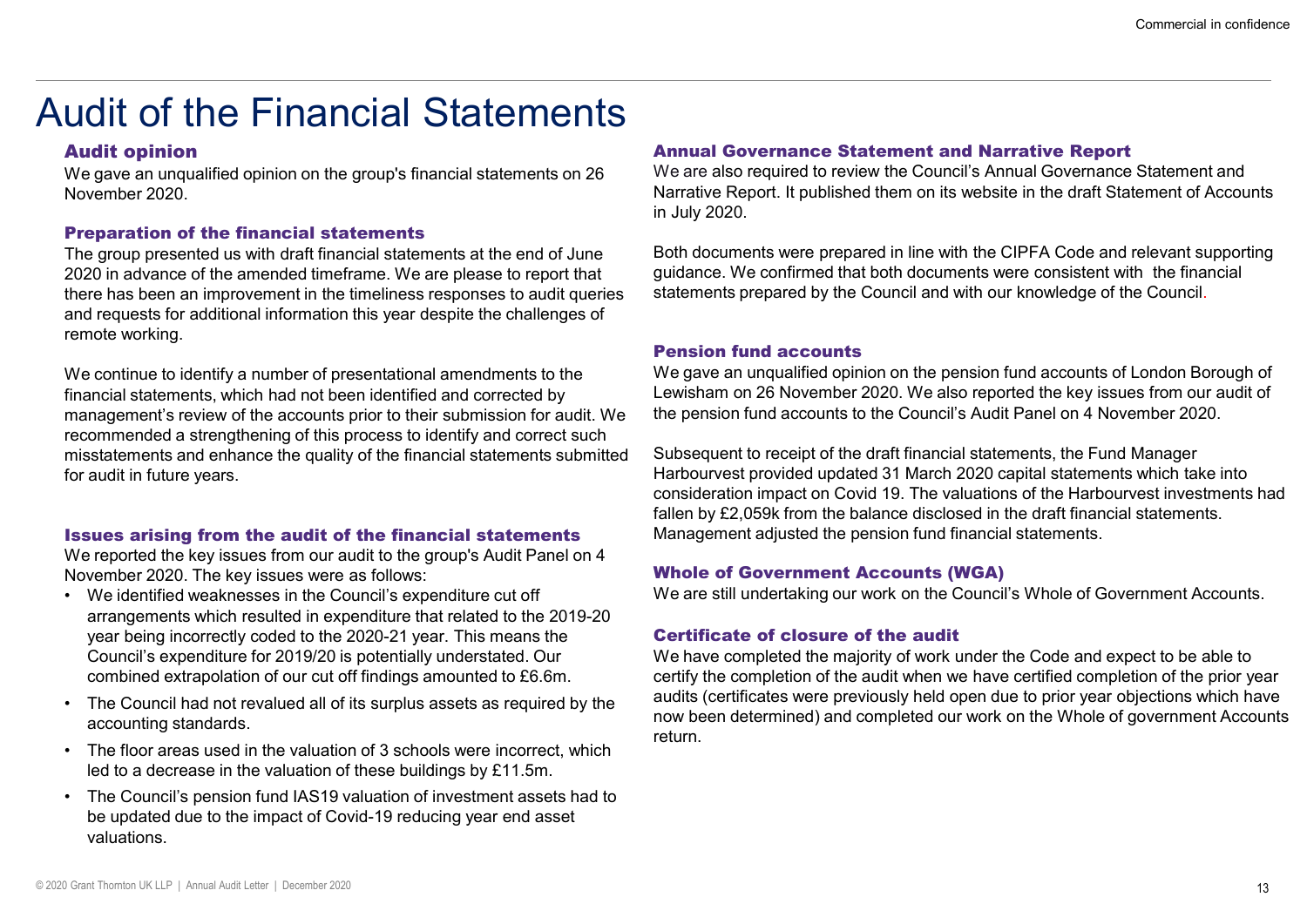### **Background**

We carried out our review in accordance with the NAO Code of Audit Practice, following the guidance issued by the NAO in April 2020 which specified the criterion for auditors to evaluate: In all significant respects, the audited body takes properly informed decisions

and deploys resources to achieve planned and sustainable outcomes for taxpayers and local people.

### Key findings

Our first step in carrying out our work was to perform a risk assessment and identify the risks where we concentrated our work.

The risks we identified and the work we performed are set out overleaf.

As part of our Audit Findings report agreed with the Council in November 2020, we agreed recommendations to address our findings.

### Overall Value for Money conclusion

We are satisfied that in all significant respects the Council put in place proper arrangements to secure economy, efficiency and effectiveness in its use of resources for the year ending 31 March 2020.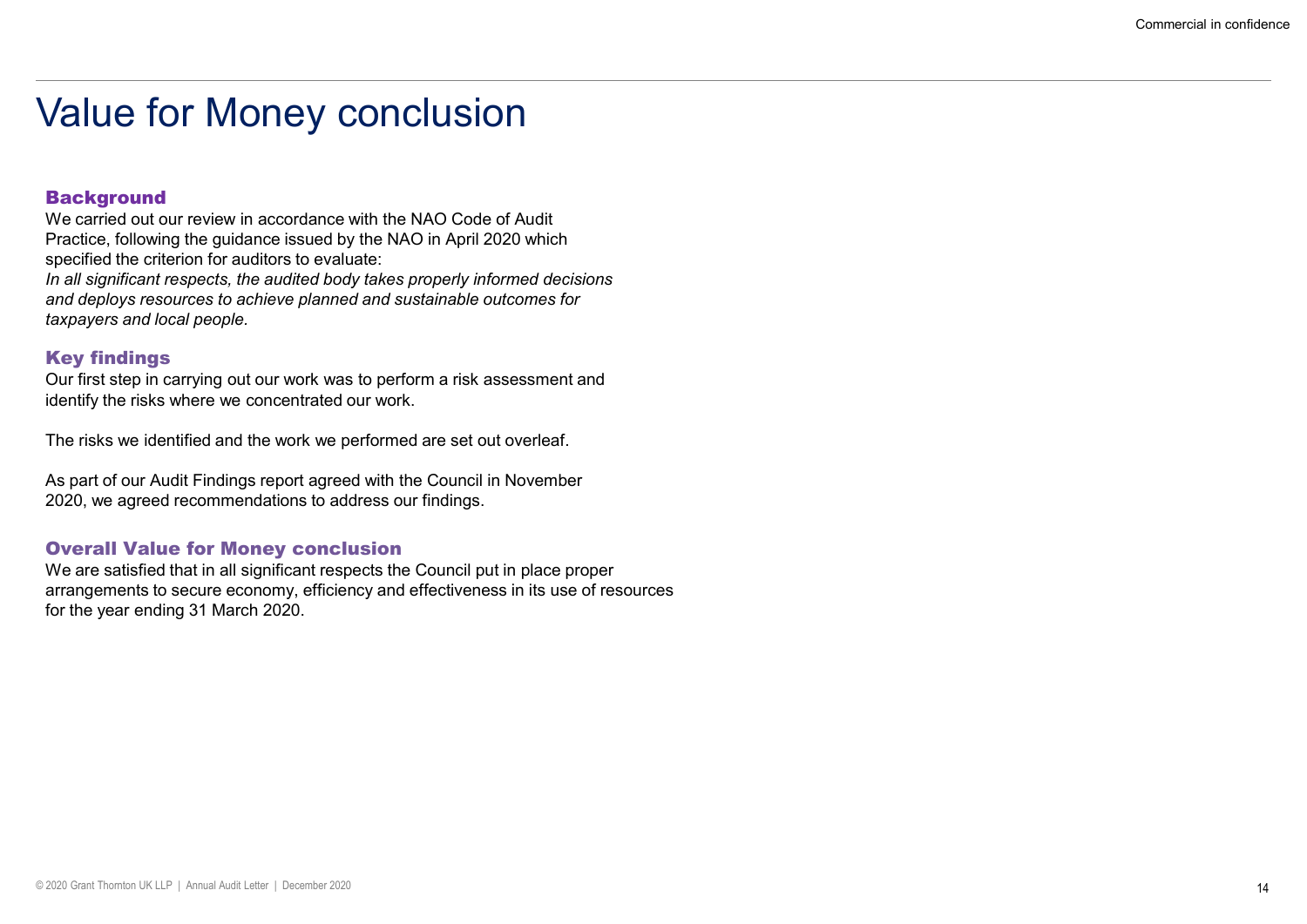### Value for Money Risks

| <b>Value for Money conclusion</b>                                                                                                                                                                                                                                                                                        |                                                                                                                                                                                                                                                                                                 | Commercial in confidence                                                                                                                                                                                                                                                                                                                                                                                                                                                                                                                                                                                                                                                                                                                                                                                                                                                                                                                                                                                                                                                                                                                                                                                                                                                                                                                                                                                                                                                                                                                                                                                                                                                                               |
|--------------------------------------------------------------------------------------------------------------------------------------------------------------------------------------------------------------------------------------------------------------------------------------------------------------------------|-------------------------------------------------------------------------------------------------------------------------------------------------------------------------------------------------------------------------------------------------------------------------------------------------|--------------------------------------------------------------------------------------------------------------------------------------------------------------------------------------------------------------------------------------------------------------------------------------------------------------------------------------------------------------------------------------------------------------------------------------------------------------------------------------------------------------------------------------------------------------------------------------------------------------------------------------------------------------------------------------------------------------------------------------------------------------------------------------------------------------------------------------------------------------------------------------------------------------------------------------------------------------------------------------------------------------------------------------------------------------------------------------------------------------------------------------------------------------------------------------------------------------------------------------------------------------------------------------------------------------------------------------------------------------------------------------------------------------------------------------------------------------------------------------------------------------------------------------------------------------------------------------------------------------------------------------------------------------------------------------------------------|
| <b>Value for Money Risks</b>                                                                                                                                                                                                                                                                                             |                                                                                                                                                                                                                                                                                                 |                                                                                                                                                                                                                                                                                                                                                                                                                                                                                                                                                                                                                                                                                                                                                                                                                                                                                                                                                                                                                                                                                                                                                                                                                                                                                                                                                                                                                                                                                                                                                                                                                                                                                                        |
| Risks identified in our audit plan                                                                                                                                                                                                                                                                                       | How we responded to the risk                                                                                                                                                                                                                                                                    | <b>Findings and conclusions</b>                                                                                                                                                                                                                                                                                                                                                                                                                                                                                                                                                                                                                                                                                                                                                                                                                                                                                                                                                                                                                                                                                                                                                                                                                                                                                                                                                                                                                                                                                                                                                                                                                                                                        |
| <b>Budget Management</b><br>You are currently projecting a £5.4m<br>overspend on the 2019/20 budget. There<br>remain significant pressures in Children &<br>Young Peoples and the Housing,<br><b>Regeneration and Environment</b><br>directorates. The anticipated overspend<br>will increase the pressure into 2020/21. | As part of our work we have:<br>Reviewed the Council's in year<br>budget monitoring and outturn<br>reports.<br>Reviewed the Council's 2020-21<br>budget.<br>Reviewed the Council's updated<br>Medium Term Financial Plans.<br>Reviewed the Council's Covid-19<br>returns to central government. | During 2019/20 the Council issued instructions to budget managers that re-<br>affirmed the importance of controlling expenditure and delivering the Council's<br>budget. Monitoring reports throughout the year forecast an overspent position.<br>The final net revenue overspend of £5.9m is consistent with that being reported<br>throughout the year. The impact of Covid-19 on the revenue outturn for 2019/20<br>was minimal due to the pandemic arising within the final few weeks of the<br>period. However, the impact on the 2020/21 budget is significant in respect of<br>increased expenditure and loss of income. The pandemic may also have a<br>significant impact on the Council's ability to realise planned savings, efficiency<br>programmes and service transformation within planned timeframes.<br>The overspend of £5.9m is an improvement in the financial position delivered in<br>2017/18 and 2018/19, demonstrating that the Council has made some progress<br>in controlling budgets. However, this is the third successive year in that the main<br>element of the overspend has been expenditure on children's social care (£4.3m)<br>overspend). The Council is continuing to work at identifying and implementing<br>plans to manage overspending in this area, but this has not been sufficient to<br>balance the budget for 2019-20.<br>As the position is improved on previous years and the Council has a good<br>understanding of the reasons for overspends which are mainly in the demand<br>led service of Children's services we do not propose an unqualified opinion. The<br>Children services does not have any inadequate inspections from OSTED and is |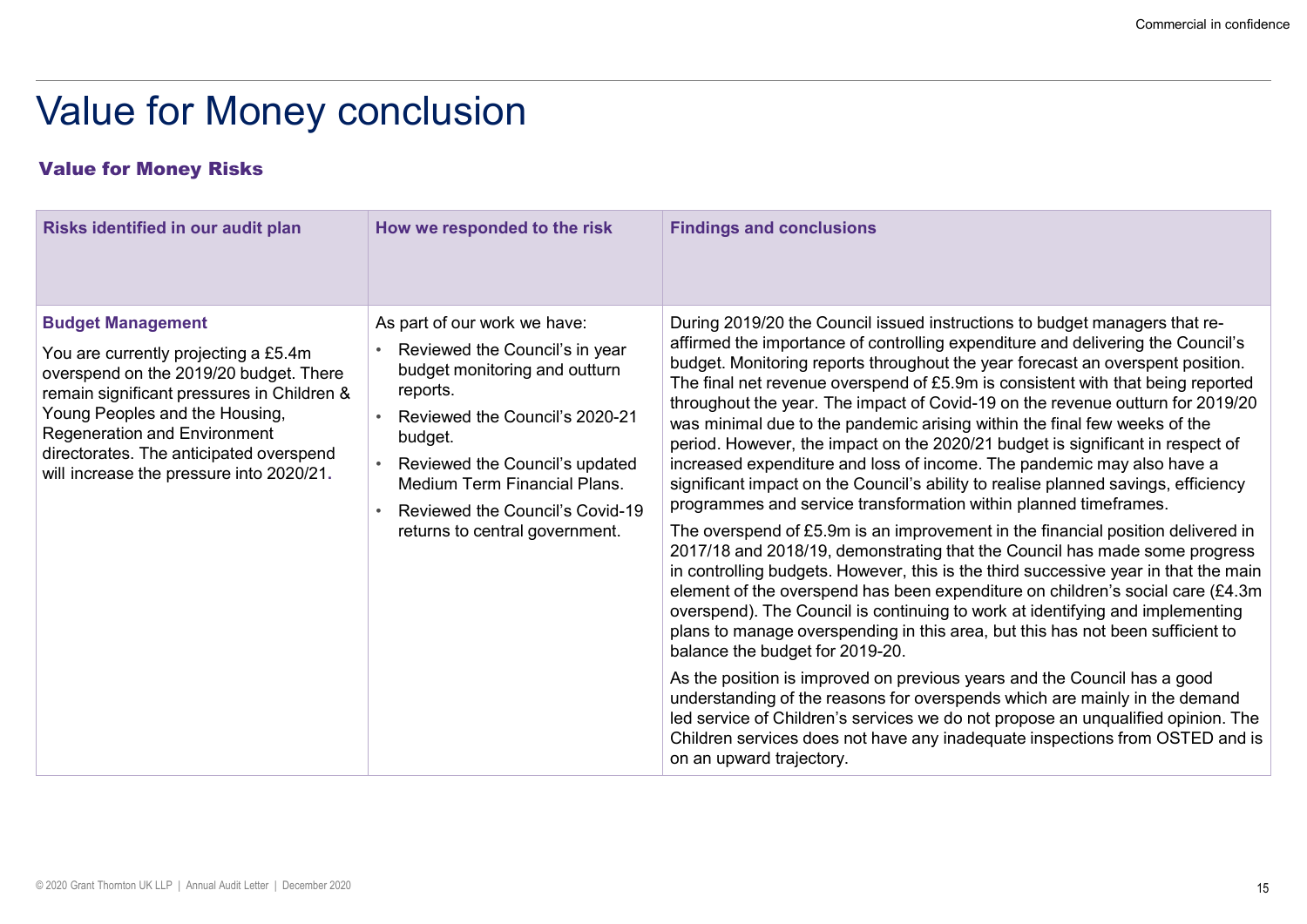| <b>Value for Money conclusion</b>                                                                                                                                                                                                                                                                                                                                                                                                                     |                                                                                                                                                                                                                                                                                                                                                                                                                                            | Commercial in confidence                                                                                                                                                                                                                                                                                                                                                                                                                                                                                                                                                                                                                                                                                                                                                                                                                                                                                                                                                                                                                                                                                                                                                                                                                                                                                                                                                                                                                                                                                                                               |
|-------------------------------------------------------------------------------------------------------------------------------------------------------------------------------------------------------------------------------------------------------------------------------------------------------------------------------------------------------------------------------------------------------------------------------------------------------|--------------------------------------------------------------------------------------------------------------------------------------------------------------------------------------------------------------------------------------------------------------------------------------------------------------------------------------------------------------------------------------------------------------------------------------------|--------------------------------------------------------------------------------------------------------------------------------------------------------------------------------------------------------------------------------------------------------------------------------------------------------------------------------------------------------------------------------------------------------------------------------------------------------------------------------------------------------------------------------------------------------------------------------------------------------------------------------------------------------------------------------------------------------------------------------------------------------------------------------------------------------------------------------------------------------------------------------------------------------------------------------------------------------------------------------------------------------------------------------------------------------------------------------------------------------------------------------------------------------------------------------------------------------------------------------------------------------------------------------------------------------------------------------------------------------------------------------------------------------------------------------------------------------------------------------------------------------------------------------------------------------|
|                                                                                                                                                                                                                                                                                                                                                                                                                                                       |                                                                                                                                                                                                                                                                                                                                                                                                                                            |                                                                                                                                                                                                                                                                                                                                                                                                                                                                                                                                                                                                                                                                                                                                                                                                                                                                                                                                                                                                                                                                                                                                                                                                                                                                                                                                                                                                                                                                                                                                                        |
| <b>Value for Money Risks - continued</b>                                                                                                                                                                                                                                                                                                                                                                                                              |                                                                                                                                                                                                                                                                                                                                                                                                                                            |                                                                                                                                                                                                                                                                                                                                                                                                                                                                                                                                                                                                                                                                                                                                                                                                                                                                                                                                                                                                                                                                                                                                                                                                                                                                                                                                                                                                                                                                                                                                                        |
| Risks identified in our audit plan                                                                                                                                                                                                                                                                                                                                                                                                                    | How we responded to the risk                                                                                                                                                                                                                                                                                                                                                                                                               | <b>Findings and conclusions</b>                                                                                                                                                                                                                                                                                                                                                                                                                                                                                                                                                                                                                                                                                                                                                                                                                                                                                                                                                                                                                                                                                                                                                                                                                                                                                                                                                                                                                                                                                                                        |
| <b>Medium Term Financial Planning</b><br>In the context of future funding uncertainty<br>arising from the fairer funding review and<br>longer term settlement decisions,<br>combined with the reduction in your overall<br>General und reserves (including<br>earmarked) over recent years, in Spring<br>2020 you identified that you would be<br>required to find £40m of savings in the<br>three years to 2023/24 to maintain financial<br>balance. | As part of our work we have:<br>Reviewed the Council's 2020-21<br>budget.<br>Reviewed the Council's<br>stabilisation budget.<br>Reviewed the Council's updated<br><b>Medium Term Financial Plans.</b><br>Reviewed the Council's Covid-19<br>returns to central government.<br>Reviewed the Council's most<br>$\bullet$<br>recent budget monitoring reports.<br>Compared the Council's levels of<br>reserves with other London<br>Boroughs. | The financial outlook for the Council remains challenging. During 2019/20 and in<br>the period since the year-end, officers have put in place arrangements to ensure<br>that risks and uncertainties are given due consideration in short and medium-<br>term financial planning and the impact is effectively modelled to the best of their<br>ability, drawing on external support where knowledge gaps or wider unknowns<br>are identified.<br>The outturn position for 2019/20 is in line with expectations. Management have<br>an understanding of the key drivers for income and expenditure relating to core<br>services and their ability to understand the impact of decisions taken is<br>improving. The Council has sufficient resources in place to meet the expected<br>shortfalls in income and increases in expenditure for 2020/21 arising from the<br>Covid-19 pandemic. The Council is not facing the kinds of immediately<br>challenging decisions to stop delivering services or consider Section 114 notices<br>which comparable local authorities may face.<br>In the medium term, the picture remains far more uncertain as the longer-lasting<br>impact of the pandemic on the economy, in the context of wider financial risks<br>beyond the control of officers or members, remains a significant unknown.<br>Management is conscious of the need to remain responsive to emerging<br>circumstances, whilst keeping sight of longer term strategic goals which<br>underpin future investment decisions from use of reserves. |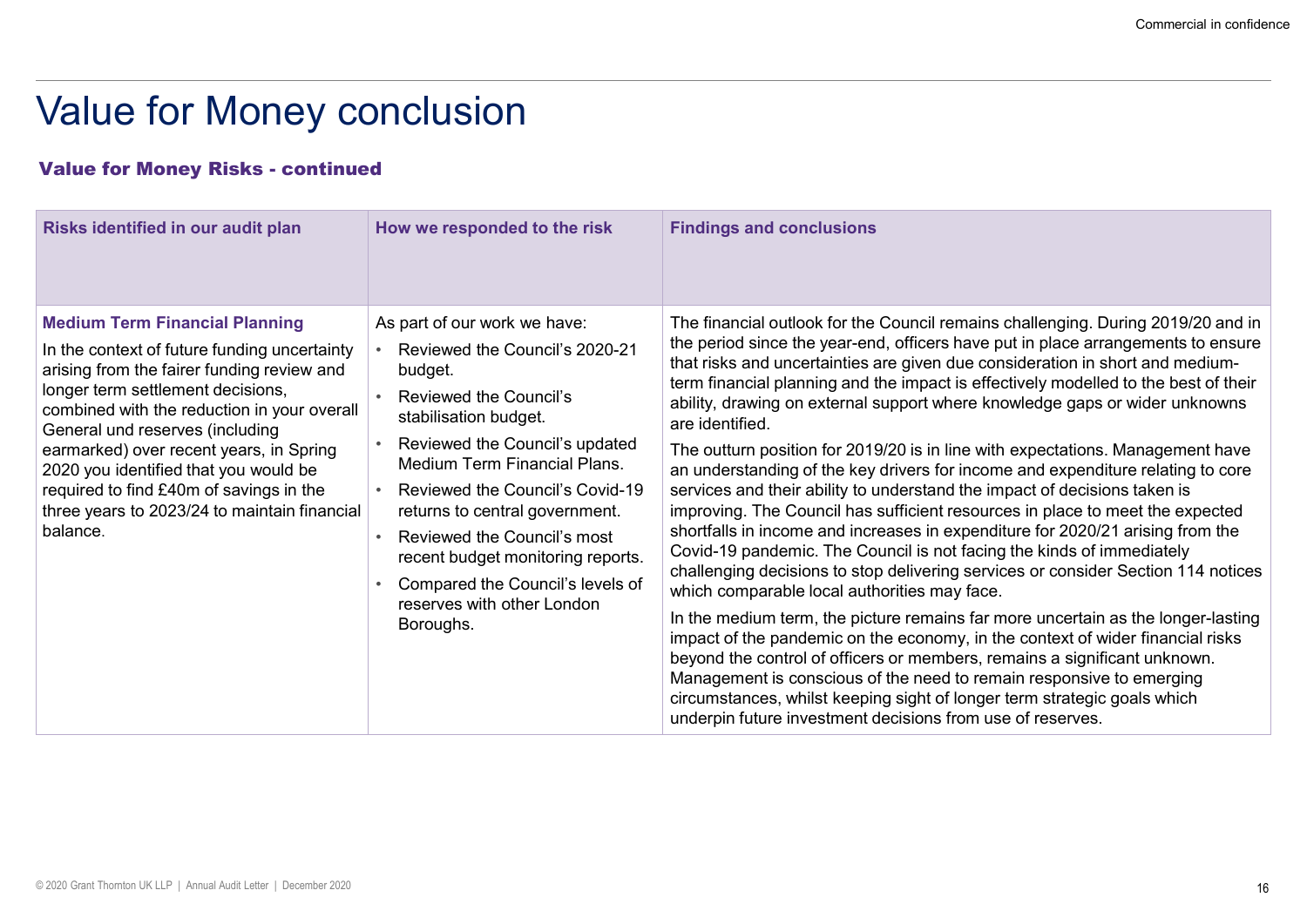| <b>Value for Money conclusion</b><br><b>Value for Money Risks - continued</b>                                                                                                                                                                                                                                                                                                                                                                                                                                                                                                                                |                                                                                                                                                                                                | Commercial in confidence                                                                                                                                                                                                                                                                                                                                                                                                                                                                                                                                                                                                                                                                                                                                                                                                                                                                                                                                                                                                                                                                                                                               |
|--------------------------------------------------------------------------------------------------------------------------------------------------------------------------------------------------------------------------------------------------------------------------------------------------------------------------------------------------------------------------------------------------------------------------------------------------------------------------------------------------------------------------------------------------------------------------------------------------------------|------------------------------------------------------------------------------------------------------------------------------------------------------------------------------------------------|--------------------------------------------------------------------------------------------------------------------------------------------------------------------------------------------------------------------------------------------------------------------------------------------------------------------------------------------------------------------------------------------------------------------------------------------------------------------------------------------------------------------------------------------------------------------------------------------------------------------------------------------------------------------------------------------------------------------------------------------------------------------------------------------------------------------------------------------------------------------------------------------------------------------------------------------------------------------------------------------------------------------------------------------------------------------------------------------------------------------------------------------------------|
| Risks identified in our audit plan                                                                                                                                                                                                                                                                                                                                                                                                                                                                                                                                                                           | How we responded to the risk                                                                                                                                                                   | <b>Findings and conclusions</b>                                                                                                                                                                                                                                                                                                                                                                                                                                                                                                                                                                                                                                                                                                                                                                                                                                                                                                                                                                                                                                                                                                                        |
| <b>Cultural change</b><br>The new Chief Executive has spent her<br>first few months listening to staff across the<br>Council and has identified communication,<br>IT, Inclusivity, People and Leadership as<br>key areas of improvement for the Council.<br>The Change Network has been tasked to<br>develop the detail of programmes<br>identifying "quick wins" and working up<br>projects that will strengthen these key<br>areas across the Council. Finally, the<br>Council are currently in the process of<br>realigning the directorate structure to better<br>reflect future service delivery models | As part of our work we have:<br>Held discussions with senior<br>officers.<br><b>Reviewed Chief Executive staff</b><br>briefings.<br>Reviewed the communication of<br>the Council's priorities. | The Council have consulted with staff and Members and are implementing the<br>building blocks to assist with enhancing their culture and providing the time and<br>space to enable collaboration, creativity and ideas that will assist with<br>transforming services. At the end of the year the Council have made structural<br>changes in the leadership model to help to tackle key issues. This will help the<br>Council to modernise and to deliver key objectives within the corporate strategy.<br>The Council have been on the front line in responding to the challenges created<br>by Covid-19. This has, not surprisingly, been the main focus over the last few<br>months. It will be important to ensure that momentum is maintained throughout<br>the pandemic so that the quick wins are implemented and structures and<br>governance arrangements are finalised that will help to modernise the Council. It<br>is important that the Council continue to communicate progress to staff and key<br>stakeholders so that they can see that their ideas and plans are being actioned<br>and are making a difference to service delivery. |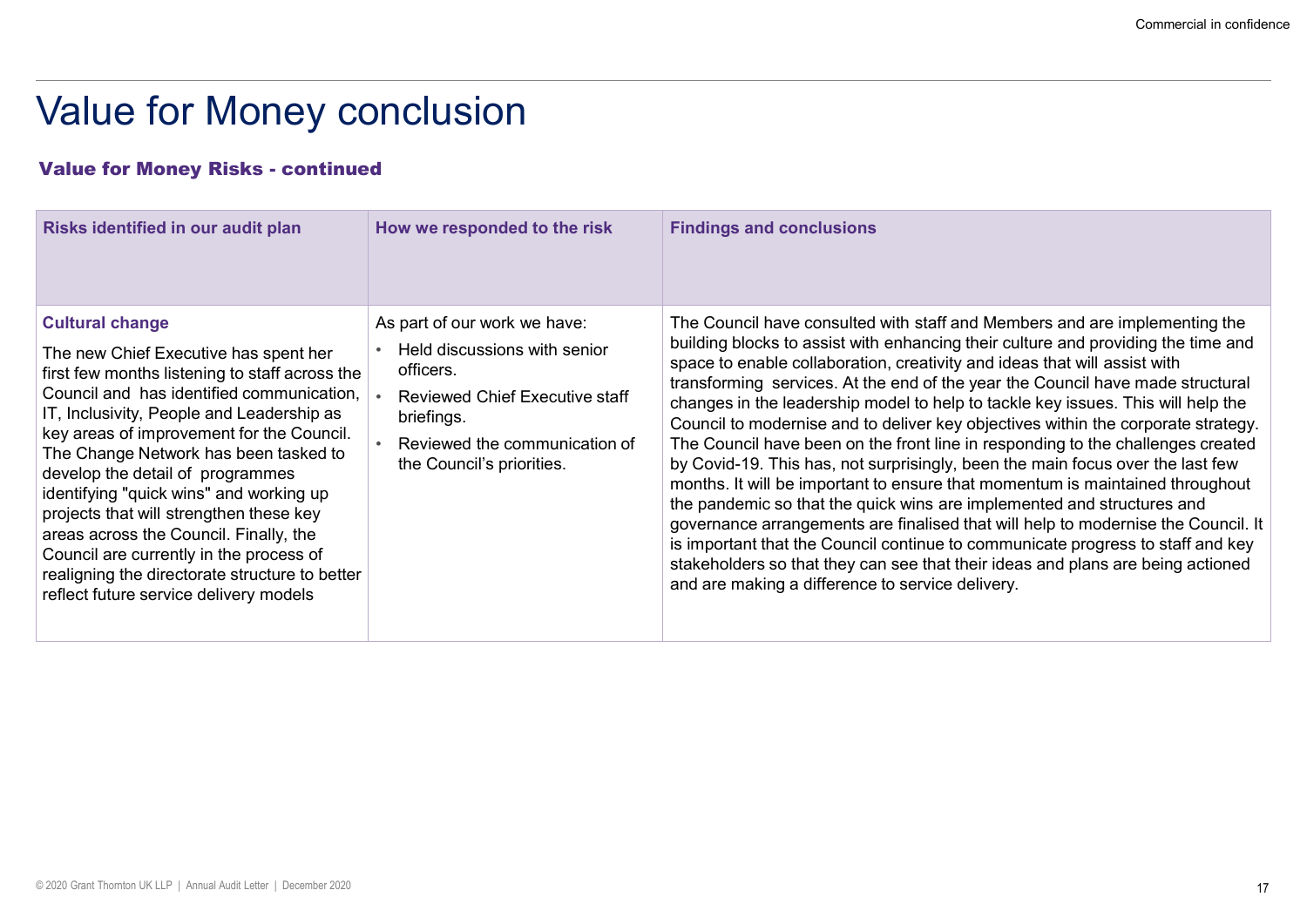### A. Reports issued and fees

#### Reports issued

| A. Reports issued and fees                                                                                   |                  |                    |                            |  |
|--------------------------------------------------------------------------------------------------------------|------------------|--------------------|----------------------------|--|
|                                                                                                              |                  |                    |                            |  |
| We confirm below our final reports issued and fees charged for the audit and provision of non-audit services |                  |                    |                            |  |
|                                                                                                              |                  |                    |                            |  |
| <b>Reports issued</b>                                                                                        |                  |                    |                            |  |
| <b>Report</b>                                                                                                |                  | <b>Date issued</b> |                            |  |
| <b>Audit Plan</b>                                                                                            |                  | March 2020         |                            |  |
| <b>Audit Findings Report</b>                                                                                 |                  | November 2020      |                            |  |
| <b>Annual Audit Letter</b>                                                                                   |                  | December 2020      |                            |  |
| <b>Fees</b>                                                                                                  |                  |                    |                            |  |
|                                                                                                              | <b>Scale Fee</b> | <b>Agreed</b>      | <b>Agreed</b>              |  |
|                                                                                                              |                  |                    | <b>Planned Actual fees</b> |  |
|                                                                                                              |                  | <b>Fee</b><br>£    | £                          |  |
| Statutory audit                                                                                              | 148,789          | 182,789            | 210,189                    |  |

#### Fees and the contract of the contract of the contract of the contract of the contract of the contract of the contract of the contract of the contract of the contract of the contract of the contract of the contract of the c

| <b>Reports issued</b>        |                  |                    |                                             |
|------------------------------|------------------|--------------------|---------------------------------------------|
| <b>Report</b>                |                  | <b>Date issued</b> |                                             |
| <b>Audit Plan</b>            |                  | March 2020         |                                             |
| <b>Audit Findings Report</b> |                  | November 2020      |                                             |
| <b>Annual Audit Letter</b>   |                  | December 2020      |                                             |
| <b>Fees</b>                  |                  |                    |                                             |
|                              | <b>Scale Fee</b> | <b>Agreed</b>      | <b>Agreed</b><br><b>Planned Actual fees</b> |
|                              |                  | Fee<br>£           |                                             |
| Statutory audit              | 148,789          | 182,789            | 210,189                                     |
|                              | 16,170           | 25,000             | 28,750                                      |
| Audit of Pension Fund        |                  |                    |                                             |

#### Audit fee variation

As outlined in our audit plan, the 2019-20 scale fee published by PSAA of 164,959 assumes that the scope of the audit does not significantly change. There are a number of areas where the scope of the audit has changed, which has led to additional work.

We have been discussing the issue of the 'cost of Covid' with PSAA over the last few months and note these issues are similar to those experienced in the commercial sector and NHS. In both sectors there has been a recognition that audits will take longer with commercial audit deadlines being extended by 4 months and NHS deadline by a month. The FRC has also issued guidance to companies and auditors setting out its expectation that audit standards remain high and of additional work needed across all audits. The link attached https://www.frc.org.uk/covid-19- guidance-and-advice (see guidance for auditors) sets out the expectations of the FRC.

Fee variations have been agreed with management, but are subject to PSAA approval.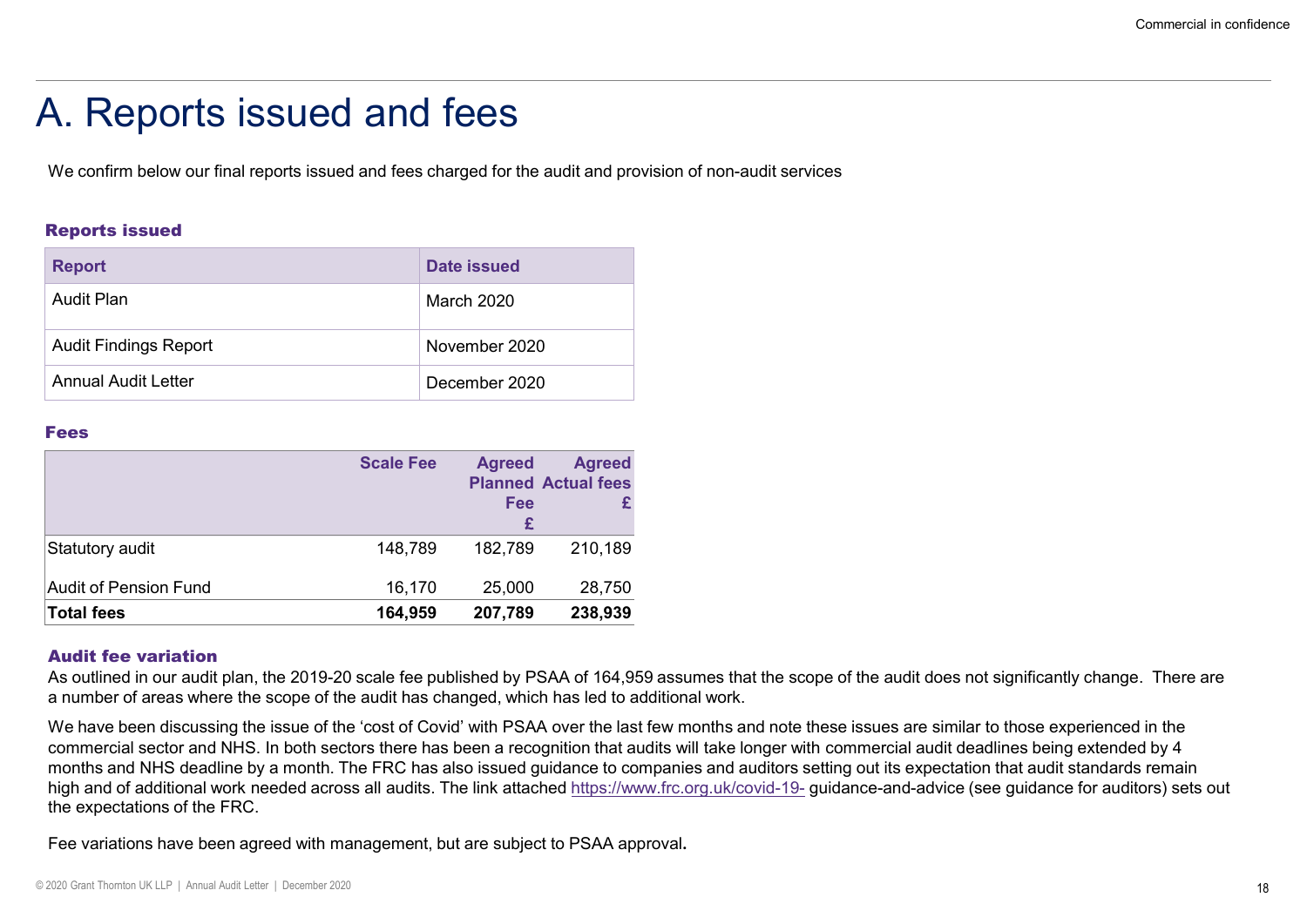## A. Reports issued and fees

|                                                                                | A. Reports issued and fees<br><b>Fee variation for the Council</b>                                                                                                                                                                                                                                                                                                                                                                                                                                                                                                                                                                                                                                                                                                                                                                                                                                                                                                                                                                                                                                                                                                                                                                                                                                                                                                                                                                                                                                                                                                                                                                                                                                                                                                                                                                                                                                                                                                                                                                                                                                |                   |
|--------------------------------------------------------------------------------|---------------------------------------------------------------------------------------------------------------------------------------------------------------------------------------------------------------------------------------------------------------------------------------------------------------------------------------------------------------------------------------------------------------------------------------------------------------------------------------------------------------------------------------------------------------------------------------------------------------------------------------------------------------------------------------------------------------------------------------------------------------------------------------------------------------------------------------------------------------------------------------------------------------------------------------------------------------------------------------------------------------------------------------------------------------------------------------------------------------------------------------------------------------------------------------------------------------------------------------------------------------------------------------------------------------------------------------------------------------------------------------------------------------------------------------------------------------------------------------------------------------------------------------------------------------------------------------------------------------------------------------------------------------------------------------------------------------------------------------------------------------------------------------------------------------------------------------------------------------------------------------------------------------------------------------------------------------------------------------------------------------------------------------------------------------------------------------------------|-------------------|
|                                                                                |                                                                                                                                                                                                                                                                                                                                                                                                                                                                                                                                                                                                                                                                                                                                                                                                                                                                                                                                                                                                                                                                                                                                                                                                                                                                                                                                                                                                                                                                                                                                                                                                                                                                                                                                                                                                                                                                                                                                                                                                                                                                                                   |                   |
| <b>Area</b><br><b>Raising the bar increased</b>                                | <b>Reason</b><br>The Financial Reporting Council (FRC) has highlighted that the quality of work by all audit firms needs to improve across local audit. This will                                                                                                                                                                                                                                                                                                                                                                                                                                                                                                                                                                                                                                                                                                                                                                                                                                                                                                                                                                                                                                                                                                                                                                                                                                                                                                                                                                                                                                                                                                                                                                                                                                                                                                                                                                                                                                                                                                                                 | <b>Fee Agreed</b> |
| challenge and reduction in<br>materiality.                                     | require additional supervision and leadership, as well as additional challenge and scepticism in areas such as journals, estimates, financial<br>resilience and information provided by the entity. For major audits, we have also reduced the materiality level, reflecting the higher profile of<br>local audit. This will entail increased scoping and sampling.                                                                                                                                                                                                                                                                                                                                                                                                                                                                                                                                                                                                                                                                                                                                                                                                                                                                                                                                                                                                                                                                                                                                                                                                                                                                                                                                                                                                                                                                                                                                                                                                                                                                                                                               | £11,500           |
| <b>Pensions - IAS 19</b>                                                       | We have increased the granularity, depth and scope of coverage, with increased levels of sampling, additional levels of challenge and<br>explanation sought, and heightened levels of documentation and reporting.                                                                                                                                                                                                                                                                                                                                                                                                                                                                                                                                                                                                                                                                                                                                                                                                                                                                                                                                                                                                                                                                                                                                                                                                                                                                                                                                                                                                                                                                                                                                                                                                                                                                                                                                                                                                                                                                                | £4,000            |
| <b>PPE Valuation - work of</b><br>experts                                      | We have engaged our own audit expert - (Gerald Eve) and increased the volume and scope of our audit work to ensure an adequate level of<br>audit scrutiny and challenge over the assumptions that underpin PPE valuations. We estimate that the cost of the auditors expert will be in the<br>region of £5,000. The 2019/20 year also included detailed work on beacons.                                                                                                                                                                                                                                                                                                                                                                                                                                                                                                                                                                                                                                                                                                                                                                                                                                                                                                                                                                                                                                                                                                                                                                                                                                                                                                                                                                                                                                                                                                                                                                                                                                                                                                                          | £9,500            |
| <b>New standards</b><br>/developments and<br>requirement for group<br>accounts | Additional work will be required for disclosures required in 2019/20 under IAS8 plus the audit of the group accounts which is not included within   £5,000<br>the scale fee.                                                                                                                                                                                                                                                                                                                                                                                                                                                                                                                                                                                                                                                                                                                                                                                                                                                                                                                                                                                                                                                                                                                                                                                                                                                                                                                                                                                                                                                                                                                                                                                                                                                                                                                                                                                                                                                                                                                      |                   |
| <b>Audit delays</b>                                                            | Delays in our work caused by the Council having to obtain a further IAS19 revaluation and a further valuation of surplus assets. There were<br>also several adjustments though the statements which took additional time to test.                                                                                                                                                                                                                                                                                                                                                                                                                                                                                                                                                                                                                                                                                                                                                                                                                                                                                                                                                                                                                                                                                                                                                                                                                                                                                                                                                                                                                                                                                                                                                                                                                                                                                                                                                                                                                                                                 | £4,000            |
| <b>Additional Covid costs</b><br>15%                                           | The impact of Covid-19 on the audit of the financial statements for 2019/20 has been multifaceted. This includes:<br>Revisiting planning - we have needed to revisit our planning and refresh risk assessments, materiality and testing levels. This has resulted<br>in the identification of a significant risk at the financial statements level in respect of Covid-19 necessitating the issuing of an addendum to<br>our original audit plan as well as additional work on areas such as going concern and disclosures in accordance with IAS1 particularly in<br>respect to material uncertainties.<br>Management's assumptions and estimates - there is increased uncertainty over many estimates including pension and other investment<br>valuations. Many of these valuations are impacted by the reduction in economic activity and we are required to understand and challenge<br>the assumptions applied by management.<br>Financial resilience assessment - we have been required to consider the financial resilience of audited bodies. Our experience to date<br>indicates that Covid-19 has impacted on the financial resilience of all local government bodies. This has increased the amount of work that<br>we need to undertake on the sustainable resource deployment element of the VFM criteria necessitating enhanced and more detailed<br>reporting in our ISA260.<br>Remote working – the most significant impact in terms of delivery is the move to remote working. We, as other auditors, have experienced<br>delays and inefficiencies as a result of remote working, including the delays in receiving accounts, quality of working papers, and delays in<br>responses. These are understandable and arise from the availability of the relevant information and/or the availability of key staff (due to<br>shielding or other additional Covid-19 related demands). In many instances the delays are caused by our inability to sit with an officer to<br>discuss a query or working paper. Gaining an understanding via Teams or phone is more time-consuming. | £27,400           |
| <b>Total</b>                                                                   |                                                                                                                                                                                                                                                                                                                                                                                                                                                                                                                                                                                                                                                                                                                                                                                                                                                                                                                                                                                                                                                                                                                                                                                                                                                                                                                                                                                                                                                                                                                                                                                                                                                                                                                                                                                                                                                                                                                                                                                                                                                                                                   | £61,400           |
|                                                                                |                                                                                                                                                                                                                                                                                                                                                                                                                                                                                                                                                                                                                                                                                                                                                                                                                                                                                                                                                                                                                                                                                                                                                                                                                                                                                                                                                                                                                                                                                                                                                                                                                                                                                                                                                                                                                                                                                                                                                                                                                                                                                                   |                   |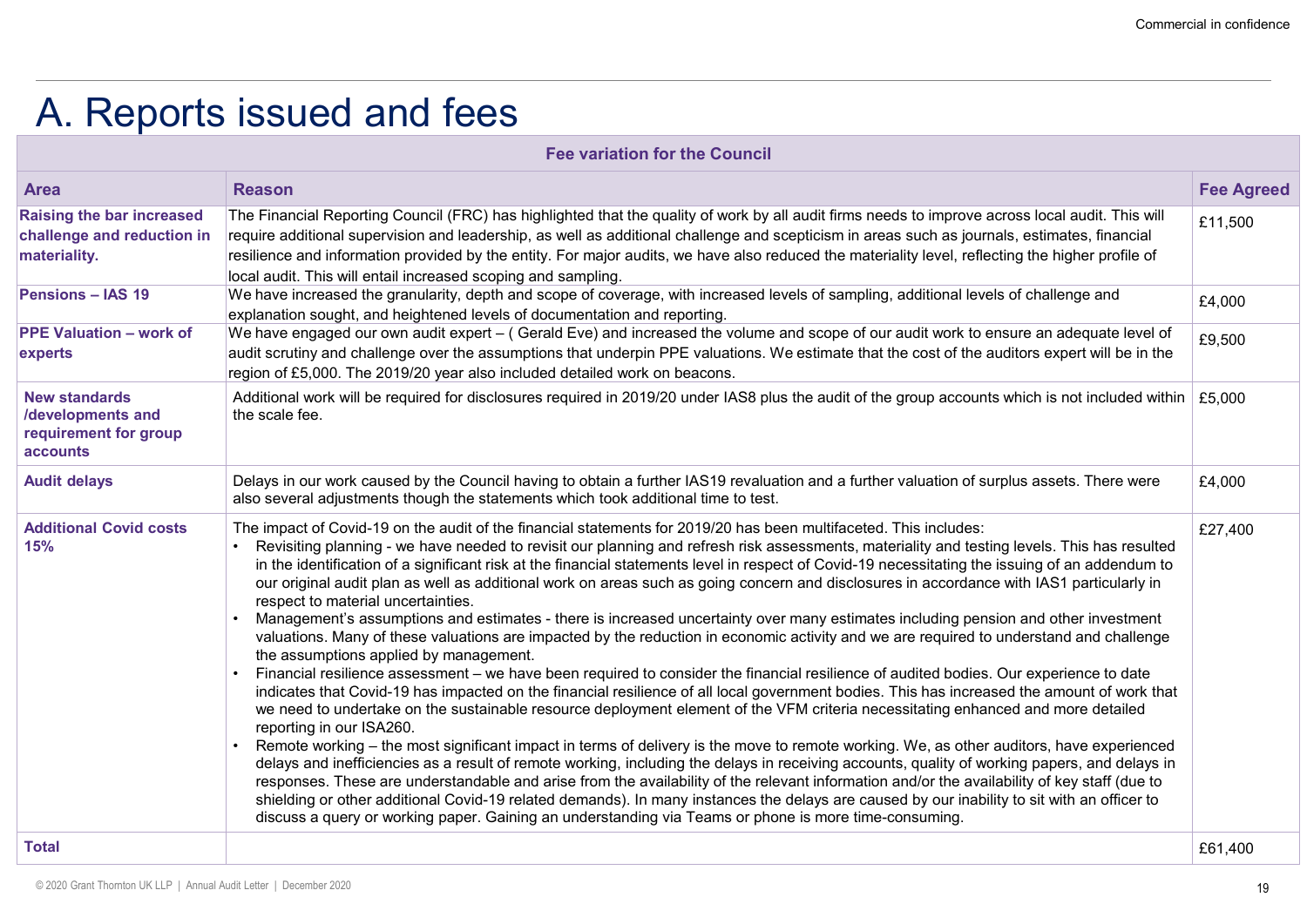## A. Reports issued and fees continued

|                                                   | A. Reports issued and fees continued                                                                                                                                                                                                                                                                                                                                                                                                                                                                                                                                                                                                                                                                                                                                                                                                                                                                                                                                                                                                                                        |                   |
|---------------------------------------------------|-----------------------------------------------------------------------------------------------------------------------------------------------------------------------------------------------------------------------------------------------------------------------------------------------------------------------------------------------------------------------------------------------------------------------------------------------------------------------------------------------------------------------------------------------------------------------------------------------------------------------------------------------------------------------------------------------------------------------------------------------------------------------------------------------------------------------------------------------------------------------------------------------------------------------------------------------------------------------------------------------------------------------------------------------------------------------------|-------------------|
|                                                   | <b>Fee variation for the Pension Fund</b>                                                                                                                                                                                                                                                                                                                                                                                                                                                                                                                                                                                                                                                                                                                                                                                                                                                                                                                                                                                                                                   |                   |
| <b>Area</b>                                       | <b>Reason</b>                                                                                                                                                                                                                                                                                                                                                                                                                                                                                                                                                                                                                                                                                                                                                                                                                                                                                                                                                                                                                                                               | <b>Fee Agreed</b> |
| <b>Raising the bar increased</b><br>challenge     | The Financial Reporting Council (FRC) has highlighted that the quality of work by all audit firms needs to improve across<br>local audit. This will require additional supervision and leadership, as well as additional challenge and scepticism in areas<br>such as journals, estimates, financial resilience and information provided by the entity.                                                                                                                                                                                                                                                                                                                                                                                                                                                                                                                                                                                                                                                                                                                     | £5,000            |
| <b>Valuation of Level 3</b><br><b>Investments</b> | The Financial Reporting Council (FRC) has highlighted that the quality of work by all audit firms in respect of valuations of<br>hard to value investments needs to improve across the sector. Accordingly, we plan to enhance the scope and coverage of<br>our work to ensure an adequate level of audit scrutiny and challenge over the assumptions and evidence that underpin the<br>valuations of level 3 investments this year to reflect the expectations of the FRC and ensure we issue a safe audit opinion.                                                                                                                                                                                                                                                                                                                                                                                                                                                                                                                                                        | £3,830            |
|                                                   |                                                                                                                                                                                                                                                                                                                                                                                                                                                                                                                                                                                                                                                                                                                                                                                                                                                                                                                                                                                                                                                                             | £3,750            |
| <b>Additional Covid costs 15%</b>                 | The impact of Covid-19 on the audit of the financial statements for 2019/20 has been multifaceted. This includes:<br>Revisiting planning - we have needed to revisit our planning and refresh risk assessments, materiality and testing levels.<br>This has resulted in the identification of a significant risk at the financial statements level in respect of Covid-19<br>necessitating the issuing of an addendum to our original audit plan as well as additional work on areas such as going<br>concern and disclosures in accordance with IAS1 particularly in respect to material uncertainties.<br>Management's assumptions and estimates - there is increased uncertainty over many estimates including investment<br>valuations. We have include an Emphasis of Matter in the Audit Report in respect of the material uncertainty on property<br>values.<br>Remote working – the most significant impact in terms of delivery is the move to remote working. We, as other auditors,<br>have experienced delays and inefficiencies as a result of remote working. |                   |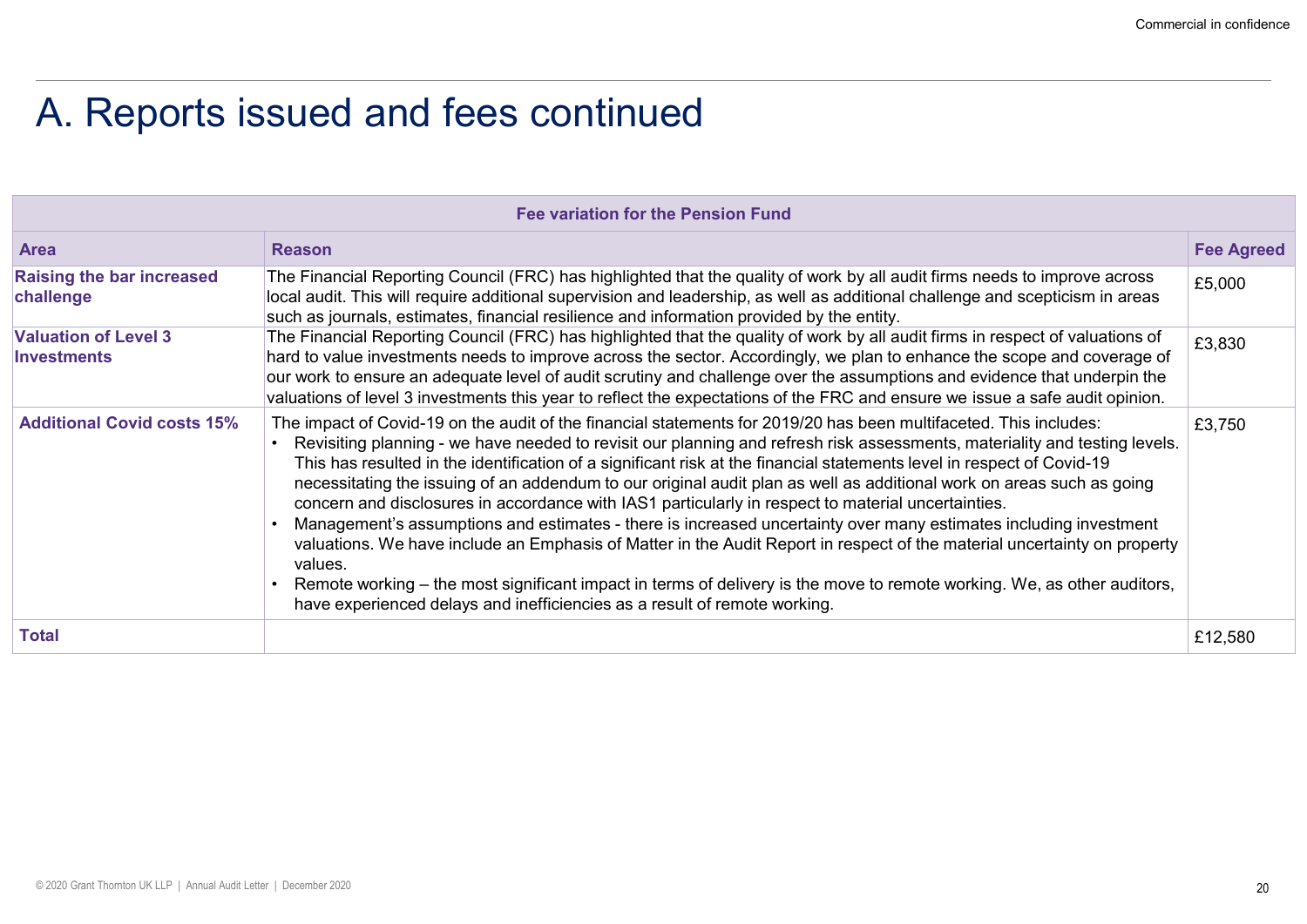### A. Reports issued and fees continued

#### Fees for non-audit services

| A. Reports issued and fees continued                                  |                      |                                                                                                                                                           |
|-----------------------------------------------------------------------|----------------------|-----------------------------------------------------------------------------------------------------------------------------------------------------------|
| <b>Fees for non-audit services</b>                                    |                      |                                                                                                                                                           |
| <b>Service</b>                                                        | <b>Fees £</b>        | <b>Non- audit services</b>                                                                                                                                |
| <b>Audit related services</b><br><b>Teachers Pension Return</b>       | £6,500<br><b>TBC</b> | • For the purposes of our audit we have<br>Thornton UK LLP teams providing so<br>above summarises all non-audit serv<br>We have considered whether non-at |
| Pooling of Housing Capital Receipts<br>Housing benefits subsidy claim | <b>TBC</b>           | as a threat to our independence as t<br>ensured that appropriate safeguards<br>The above non-audit services are consi                                     |

- Commercial in<br>
Commercial in<br>
Commercial in<br>
Thornton UK LLP teams providing services to the group. The table<br>
above summarises all non-audit services which were identified.<br>
Non-audit services which were identified.<br>
Non-For the purposes of our audit we have made enquiries of all Grant<br>• For the purposes of our audit we have made enquiries of all Grant<br>• Thomton UK LLP teams providing services to the group. The table<br>• We have considered w Thornton UK LLP teams providing services to the group. The table above summarises all non-audit services which were identified. £6,500
- Commercial in confidence<br>• For the purposes of our audit we have made enquiries of all Grant<br>• Thom UK LLP teams providing services to the group. The table<br>• We have considered whether non-audit services which were ident as a threat to our independence as the group's auditor and have TBC ensured that appropriate safeguards are put in place. • We have considered whether non-audit services might be perceived

The above non-audit services are consistent with the group's policy on the allotment of non-audit work to your auditor.